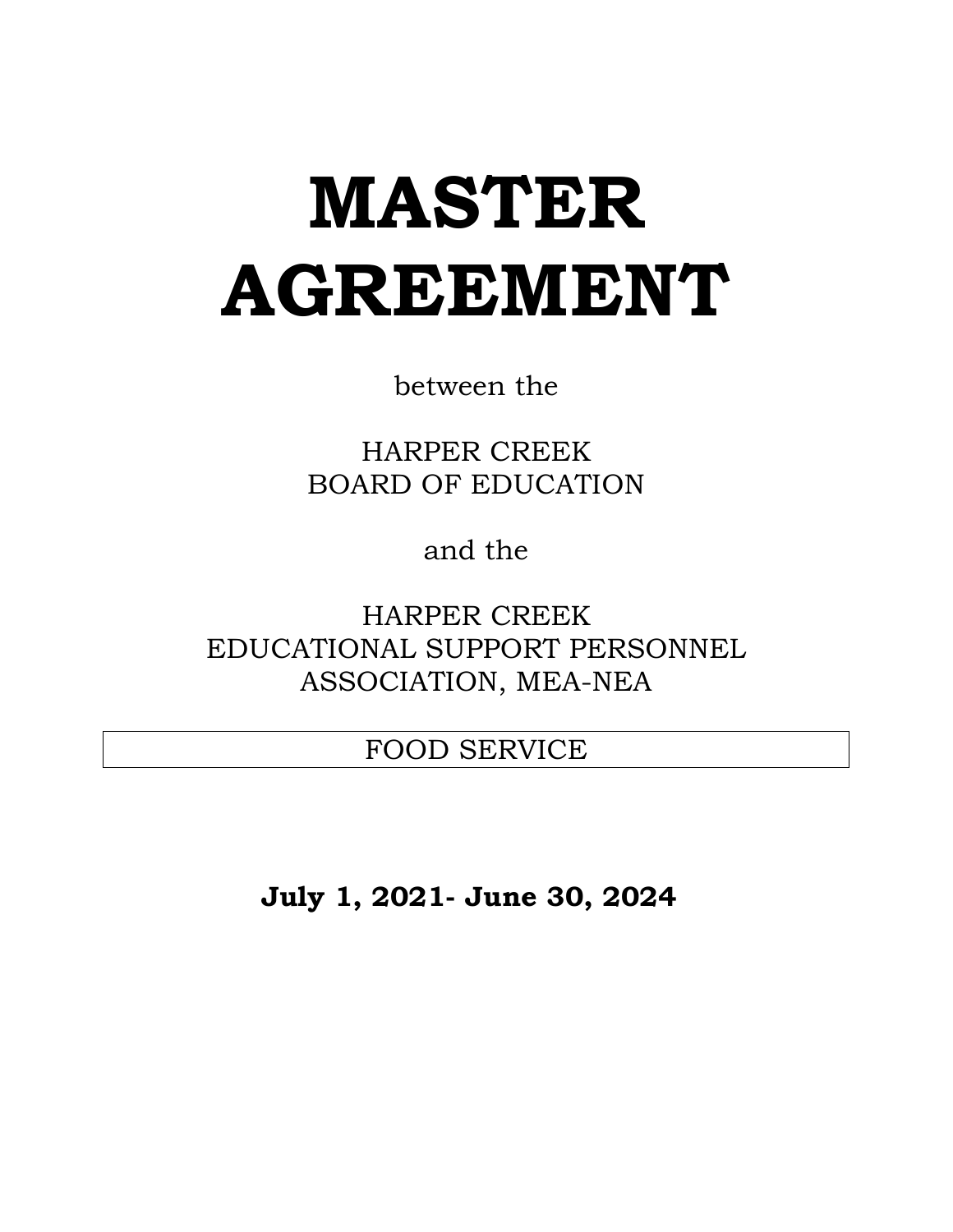| Article 1  |                                           |
|------------|-------------------------------------------|
| Article 2  |                                           |
| Article 3  |                                           |
| Article 4  |                                           |
| Article 5  |                                           |
| Article 6  |                                           |
| Article 7  | Work Schedule, Duties, and Compensation15 |
| Article 8  |                                           |
| Article 9  |                                           |
| Article 10 |                                           |
| Article 11 |                                           |
| Article 12 |                                           |
| Article 13 |                                           |
| Article 14 |                                           |
| Article 15 |                                           |
| Article 16 |                                           |
| Article 17 |                                           |
| Article 18 |                                           |
| Article 19 |                                           |
| Article 20 |                                           |
| Schedule A |                                           |
| Schedule B |                                           |
|            |                                           |

# **Table of Contents**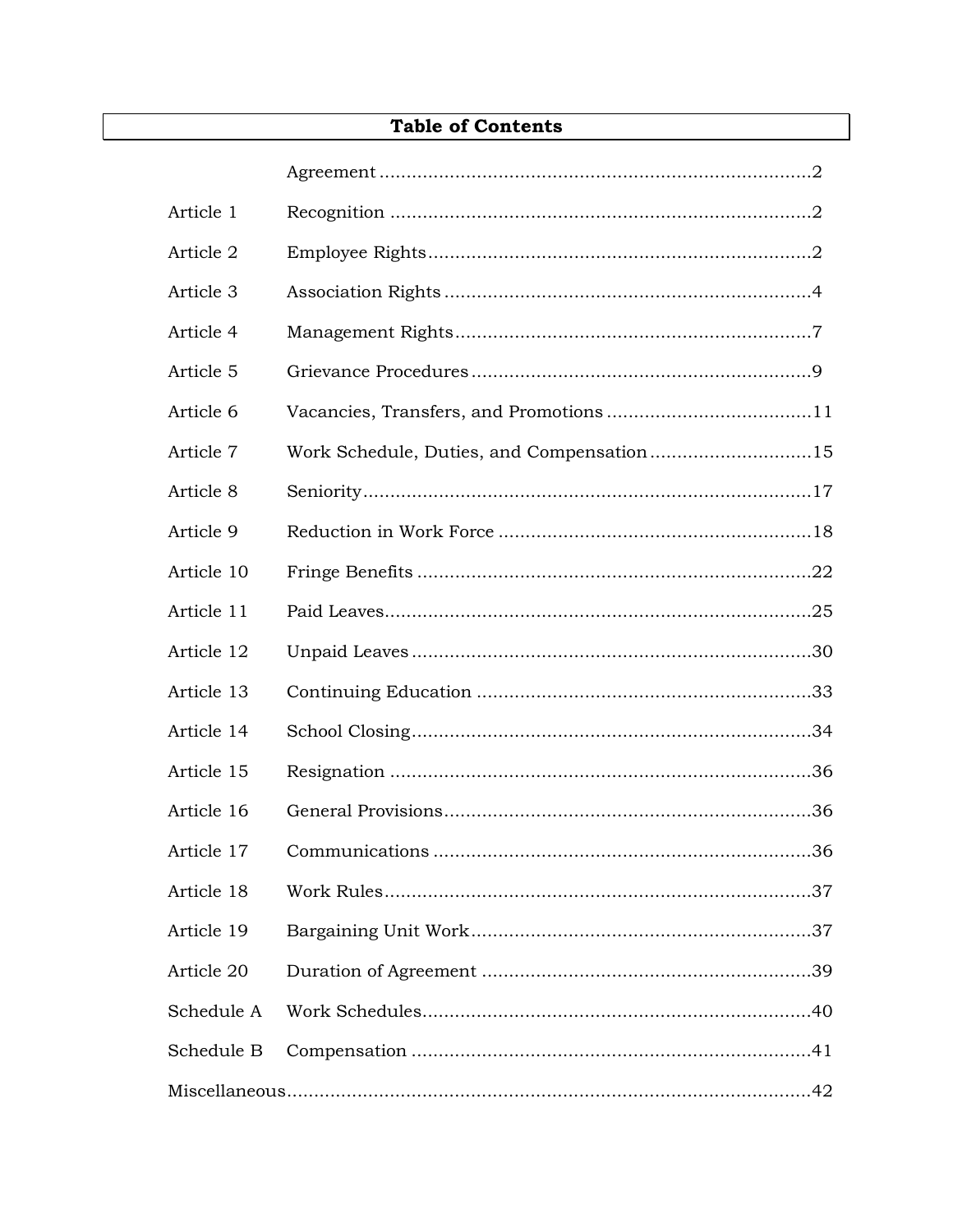# **Agreement**

This Agreement is made as of the date hereinafter set forth by and between the Harper Creek Community School District, Calhoun County, Michigan, hereinafter called the "Employer," and the Harper Creek Educational Support Personnel Association Food Service, MEA/NEA, hereinafter called the "Association."

# **Article 1 Recognition**

# Section 1:

The Employer hereby recognizes the Association as the sole and exclusive collective bargaining representative for all food service employees excluding: supervisors, substitute employees, temporary employees (as defined in Article 19) and all others.

## Section 2:

Unless otherwise indicated, the term "Employee" when used hereinafter in this Agreement shall refer to all members of the above defined bargaining unit.

# **Article 2 Employee Rights**

## Section 1:

No seniority employee shall be disciplined, which shall include written reprimands, suspensions, demotions, and discharges, without just cause. The specific grounds forming the basis for disciplinary action will be made available to the employee involved.

## Section 2:

A. Pursuant to the Michigan Employment Relations Act, the Employer hereby agrees that every employee shall have the right freely to organize, join, and support the Association for the purpose of engaging in collective bargaining or negotiations. The Employer agrees that it will not directly, or indirectly, discourage or deprive or coerce any employee in the enjoyment of any rights conferred by the Act or other laws of Michigan, or the Constitutions of Michigan and the United States of America; that it will not discriminate against any employee with respect to hours, wages,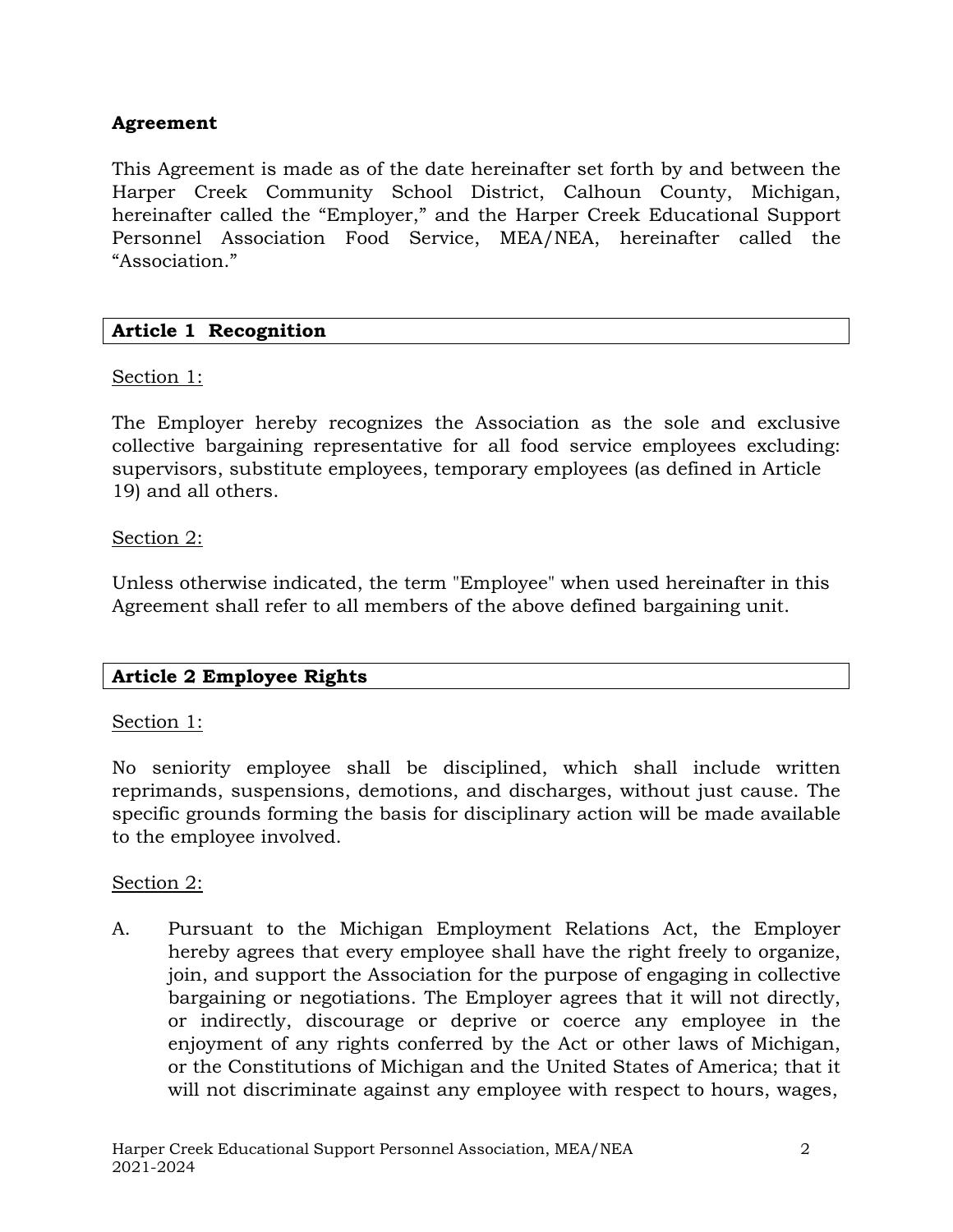or any terms or conditions of employment by reason of his/her membership in the Association; his/her participation in any activities of the Association or collective negotiations with the Employer; his/her institution of any grievance, complaint, or proceeding under this Agreement; or otherwise with respect to any terms or conditions of employment.

B. Nothing contained within this Agreement shall be construed to deny or restrict to any employee rights and responsibilities he/she may have under the Michigan General School Laws or the applicable laws and regulations. The rights granted to employees hereunder shall be deemed to be in addition to those provided elsewhere.

## Section 3:

Upon request, an employee shall be entitled to have present a representative of the Association when disciplinary action is taken which may adversely affect the employee's work record. Should disciplinary action likely occur at a given meeting, the employee shall be advised of said possibility. Where a disciplinary penalty requires the employee to immediately leave school district property (i.e. suspension or discharge), the employee shall be allowed to discuss the disciplinary measure with an Association representative before leaving the premises. The employer shall make available an area where this may occur.

## Section 4:

Written and signed complaints against an employee shall be given to the employee prior to the inclusion of such material in the employee's personnel file. The employee may submit a written notation regarding evaluative material, including complaints, and such response shall become a part of the employee's personnel file. Disciplinary material will be purged from the employee's personnel file if a three (3) year period elapses without another related disciplinary incident.

## Section 5:

Any case of assault upon an employee shall be promptly reported to the employee's immediate supervisor. The Employer will provide reasonable assistance to the employee in connection with the handling of the incident by law enforcement and judicial authorities.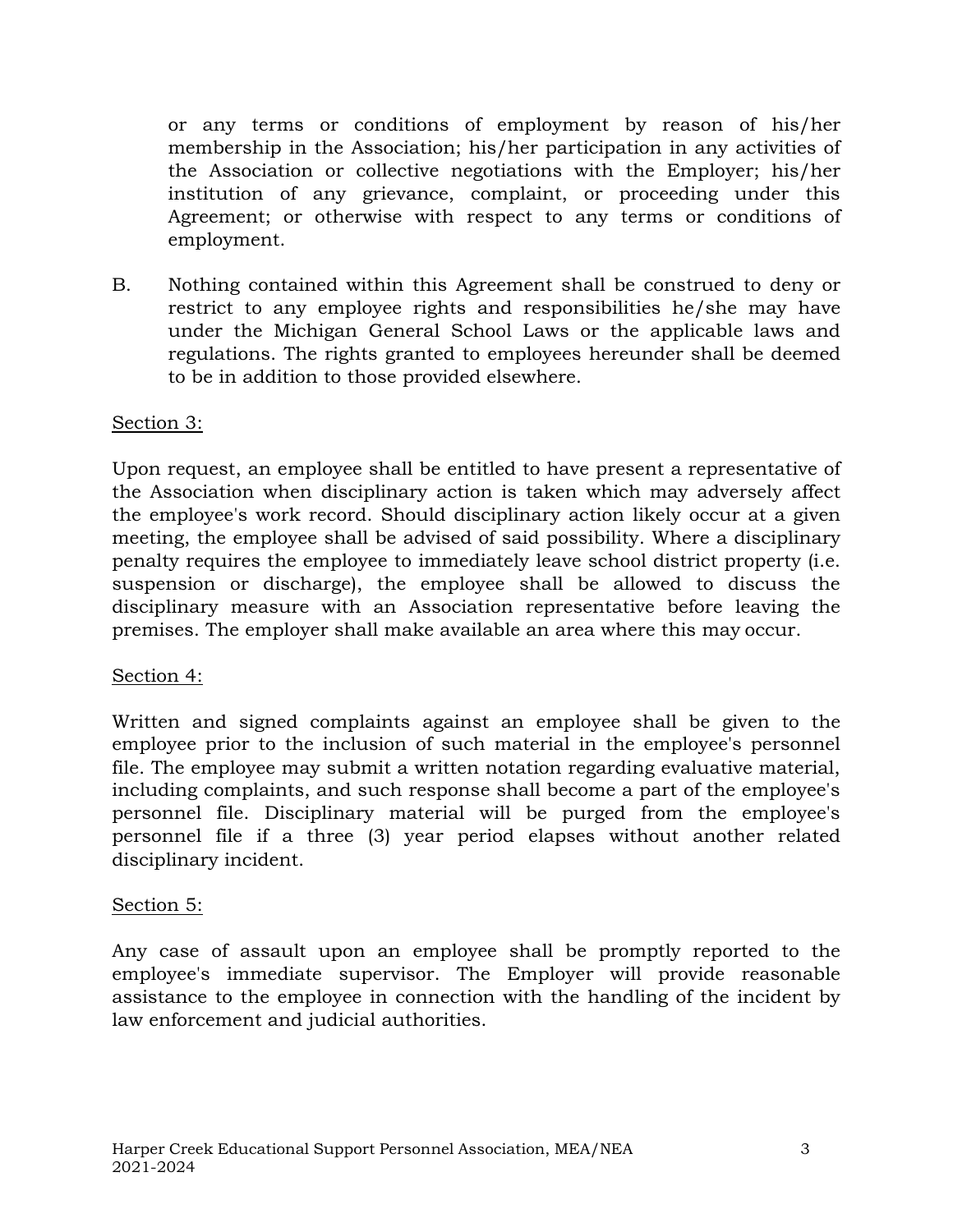# Section 6:

An employee will have the right to review the contents of all records, excluding initial references, of the District pertaining to said employee originating after initial employment and to have a representative of the Association accompany him/her in such review.

# **Article 3 Association Rights**

# Section 1: School Mail

The Association shall have the right of access to the school mails to distribute Association material to members of the bargaining unit. Should the Board determine that a deviation from established conditions is necessary, it shall notify the Association of any alterations prior to implementing them.

## Section 2: Use of Facilities

The Association shall have the right to use school facilities for meetings and school equipment, including typewriters, copying machines, other duplicating equipment, calculating machines, and all types of audio-visual equipment when such equipment is not otherwise in use. The Association shall pay for the cost of all materials and supplies incident to such and shall be responsible for proper operation of all such equipment. The Association shall be liable for any damage to equipment or facilities occasioned by its use of same. Prior to use of school facilities, the Association shall complete and submit a Building Use Form.

# Section 3: Association Representatives

Duly authorized representatives of the State and National levels of the Association shall be permitted to transact official Association business on school property provided that this shall not interfere with nor interrupt normal school operation. The local representative shall be the Association President or his/her designee.

The Association shall inform the Employer, in writing, the identity of Association Representatives having the authority to represent the Association and its members for purposes of grievance handling and disciplinary matters. Any grievance handling shall occur outside of normal working hours unless otherwise agreed to by the Employer.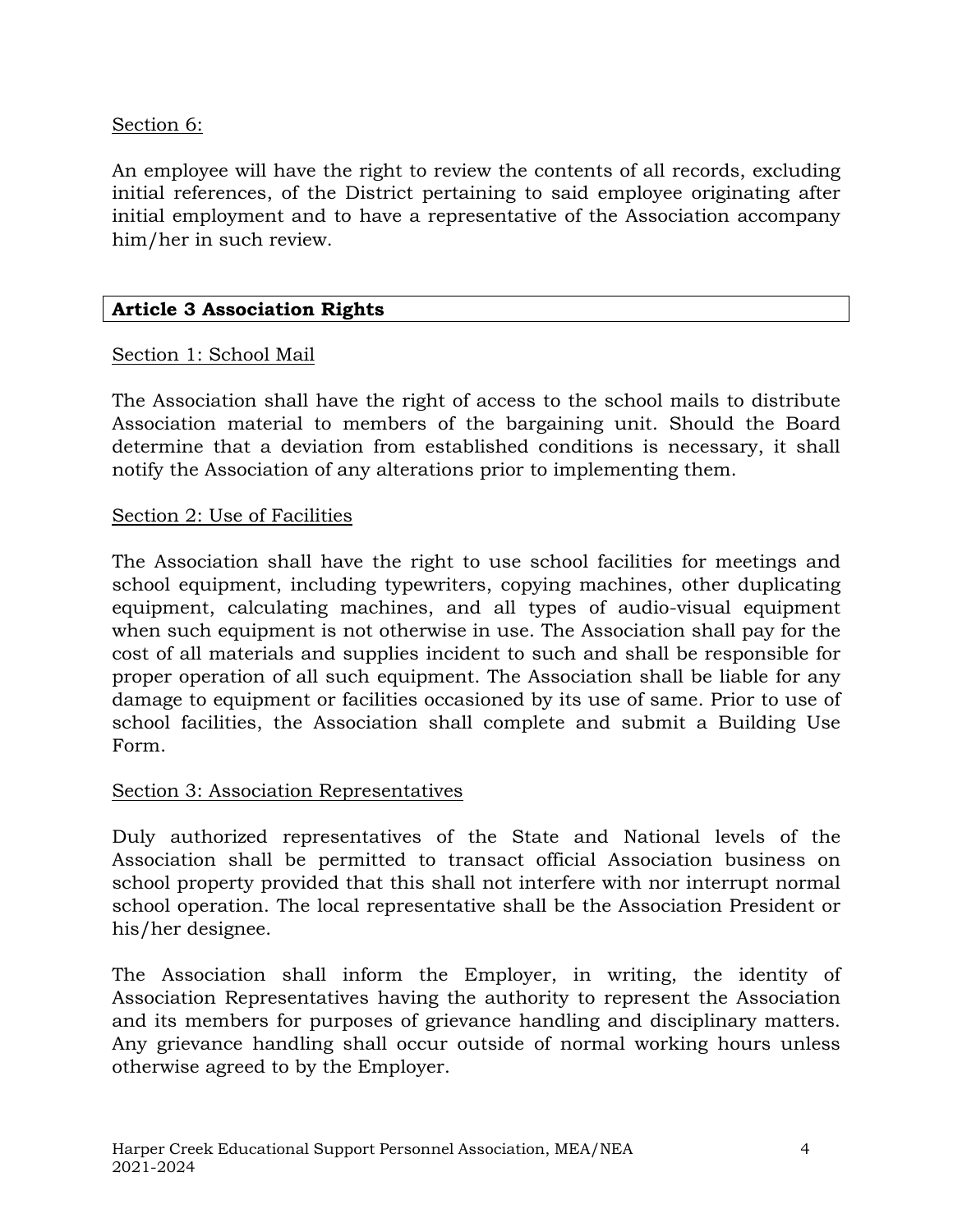## Section 4 Membership:

- A. Each employee shall, on or before thirty (30) days from the date of commencement of duties or the effective date of this Agreement, which ever is later, join the Association, or pay a service fee determined by the Association. The employee may authorize payroll deduction for such fee. In the event that the employee shall not pay such service fee directly to the Association or authorize payment through payroll deduction, the Employer shall, pursuant to MCLA 408.477, MSA 17.277(7) and at the request of the Association, deduct the service fee from the employee's wages and remit same to the Association. The procedure for involuntary deduction shall be as follows:
	- 1. The Association shall notify the employee of non-compliance by certified mail, return receipt requested. Said notice shall detail the non-compliance and shall provide ten (10) days for compliance and shall further advise the recipient that a request for wage deduction may be filed with the Board in the event compliance is not effected.
	- 2. If the employee fails to remit the service fee or authorize deduction for same, the Association may request the Board to make such deduction pursuant to Section 4, A, above.
	- 3. The Board, upon receipt of request for involuntary deduction, shall provide the employee with an opportunity for a due process hearing limited to the question of whether or not the employee has remitted the service fee to the Association or authorized payroll deduction for same.
- B. Pursuant to Chicago Teachers Union v Hudson, 106 S Ct 1066 (1986), the Association has established a "Policy Regarding Objections to Political-Ideological Expenditures." That Policy, and the administrative procedures (including the timetable for payment) pursuant thereto, applies only to non-association employees. The remedies set forth in that Policy shall be exclusive, and unless and until such procedures, including any administrative or judicial review thereof, shall have been availed of and exhausted, no dispute, claim or complaint by an objecting employee concerning the application and interpretation of this Article shall be subject to the grievance procedure set forth in this Agreement.
- C. Due to certain requirements established in recent court decisions, the Association represents that the amount of the fee charged to nonmembers along with other required information may not be available and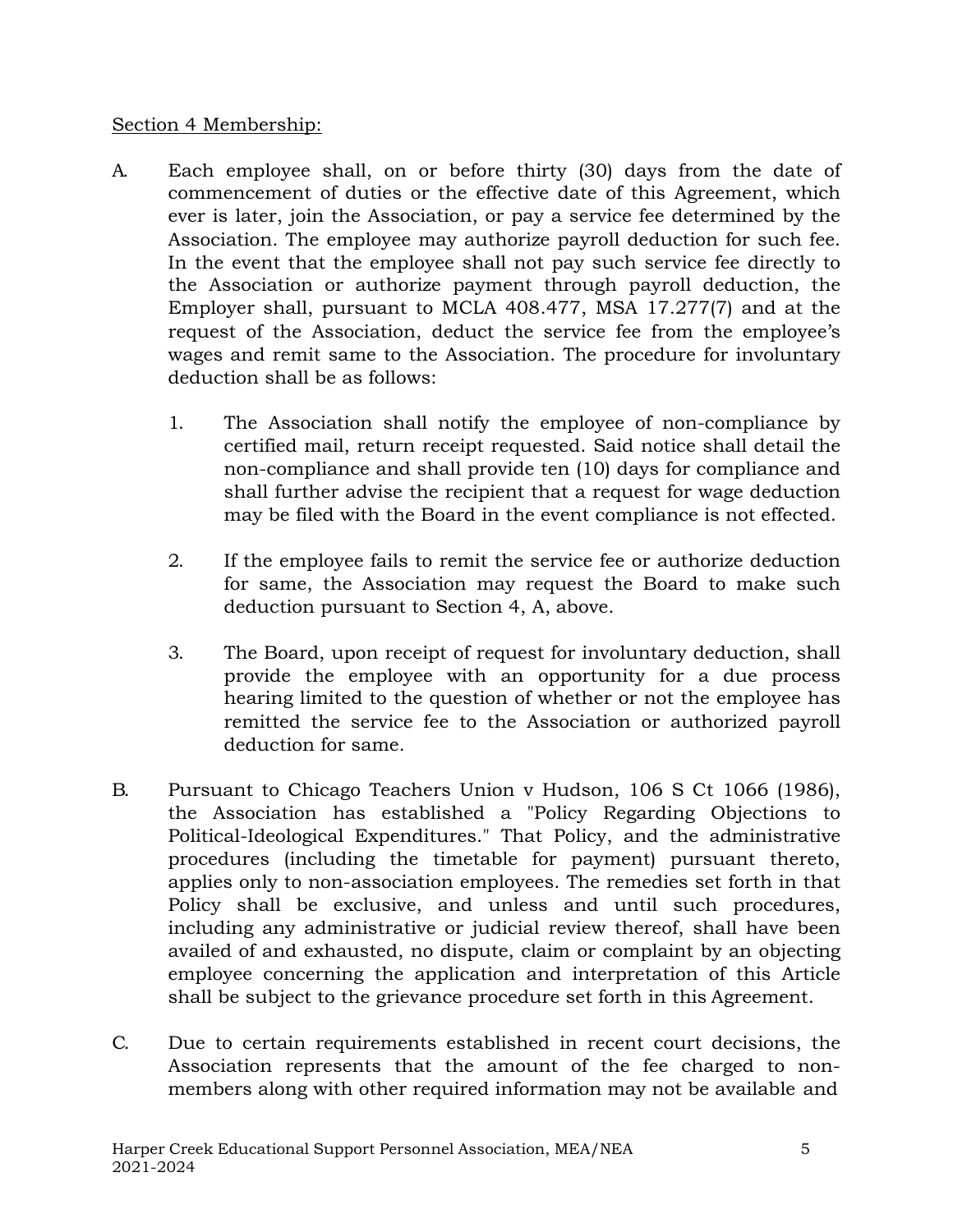transmitted to non-members until mid-school year (December, January or February). Consequently, the parties agree that the procedures in this Article relating to the payment or non-payment of the representation fee by non-members shall be activated thirty (30) days following the Association's notification to non-members of the fee for that given school year.

## Section 5: Dues Check-off

- A. The deduction of dues and service charges shall be made from a regular paycheck each month, September through June. The Employer agrees to remit to the Association all moneys so deducted, accompanied by a list of employees from whom deductions have been made, within the month following the month of deduction. In cases when a deduction is made that duplicates a payment that an employee has already made to the Association, or in any other situation where a refund is demanded, said refunds are not the responsibility of the Employer.
- B. The Employer further agrees to deduct from each employee's pay, upon proper written authorization, amounts for insurance, United Way, 403b deductions and credit unions.

## Section 6: Request for Information

The parties agree to furnish one another with information required to be made available by law in order to facilitate contract administration and negotiations.

## Section 7: Release Time

The Employer shall permit up to six (6) working days per school year of released time for the handling of the Association business, meetings and conferences. Two (2) additional days will be granted with the Association reimbursing the District for substitute costs. All days to be used must be submitted in writing to the Superintendent at least forty-eight (48) hours prior to the leave. These days shall not be utilized during examination periods, parent/teacher conferences or on a working day immediately preceding or immediately following a school holiday or school vacation.

# Section 8:

In the event of any legal action against the Board, individually or jointly, brought in a court or administrative agency because of compliance with this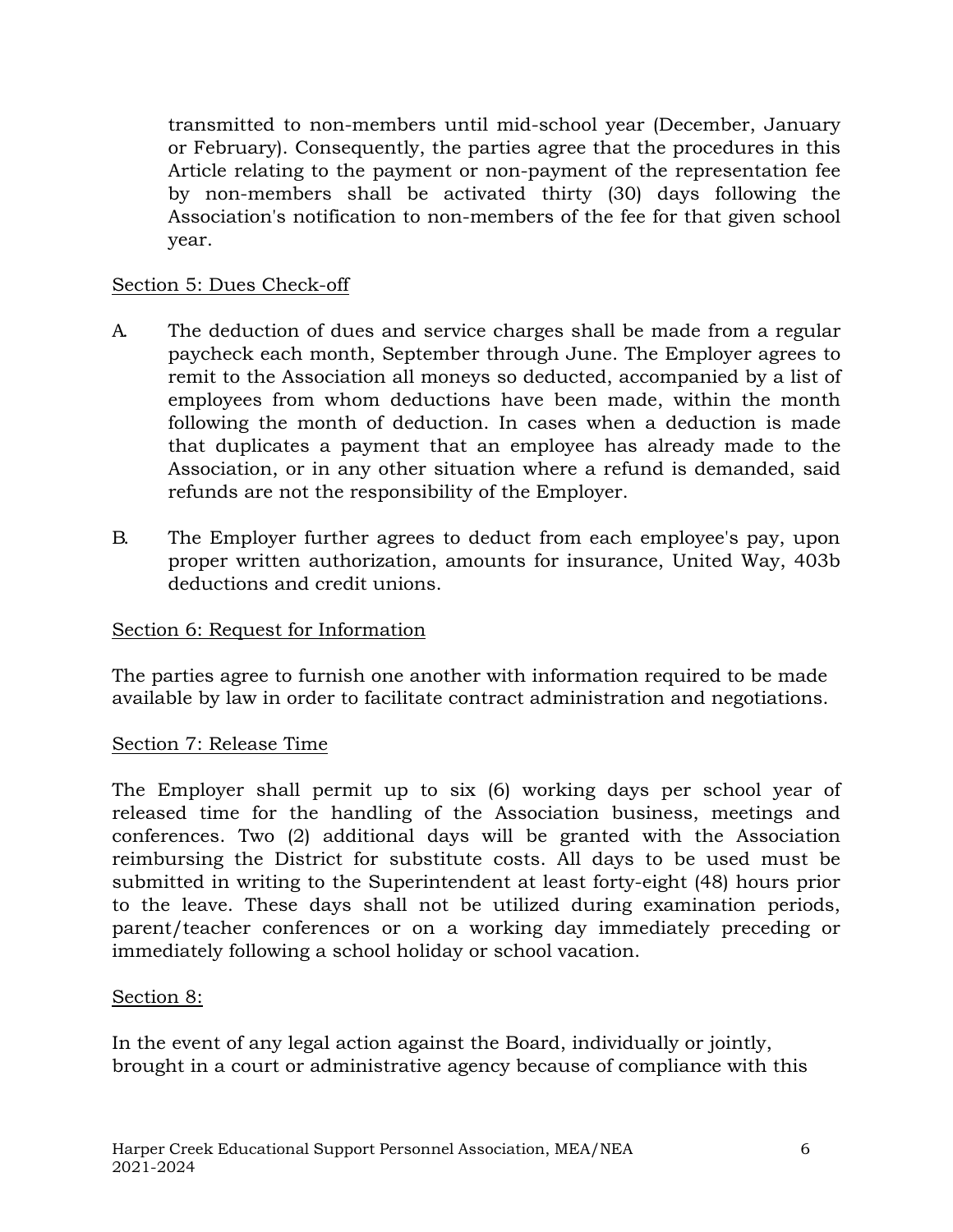Article, the Association agrees to defend such action at its own expense and through its own counsel, provided:

- 1. The Board gives timely notice of such action to the Association and permits the Association's intervention as a party if it so desires; and
- 2. The Board agrees to give reasonable assistance to the Association and its counsel in securing and giving evidence, obtaining witnesses, and making relevant information available at both trial and appellate levels.

The Association agrees that, in any action so defended, it will indemnify and hold harmless the Board from any liability for damages and costs imposed by a final judgment of a court or administrative agency as a direct consequence of the Board's compliance with Section 4 of this Article 3.

The Association shall have the right to negotiate a settlement with any employee whose wages have been subject to involuntary deduction under this Article.

# **Article 4 Management Rights**

The District retains all rights, powers and authority vested in it by the laws and Constitution of Michigan and the United States. All policies of the Board of Education, or powers which have been properly exercised by it, shall remain unaffected by this Agreement and in full force and effect, unless and until changed by the Board. Not by way of limitation, the Board reserves unto itself all rights, powers and privileges inherent in it or conferred upon it from any source whatsoever. Rights reserved exclusively herein by the District which shall be exercised exclusively by the District without prior negotiations with the Association either as to the taking of action under such rights or with respect to the consequence of such action during the term of this Agreement shall include by way of illustration, not by way of limitation, the right to:

- 1. Manage and control the schools' business, the equipment, the operations and to direct the working forces and affairs of the School District;
- 2. Continue its rights and past practice of assignment and the direction of all of its personnel, determine the number of shifts and hours of work and starting times and scheduling of all of the foregoing, but not in conflict with the specific provisions of this Agreement, and the right to establish, modify or change any work or business hours or days;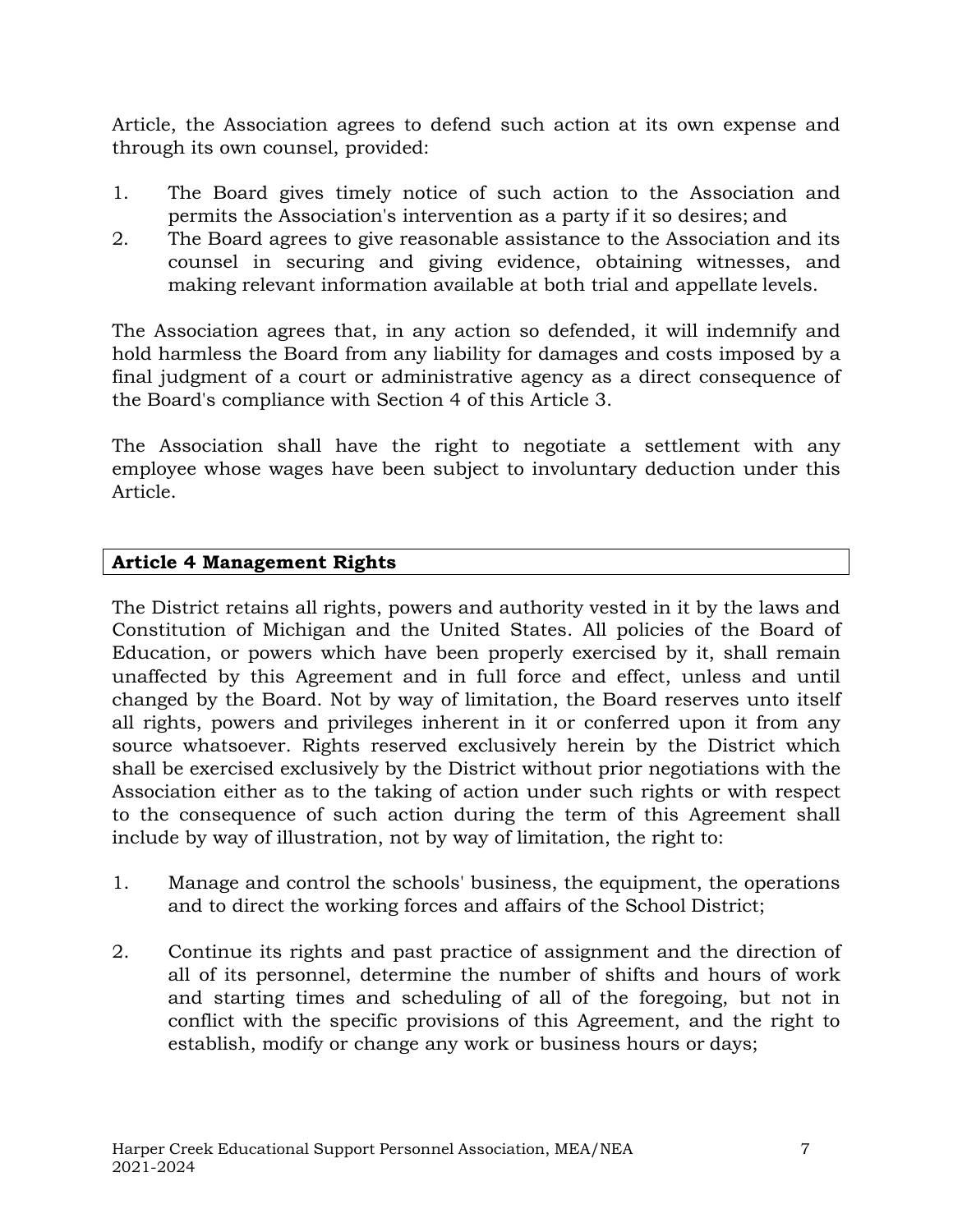- 3. Direct the working forces, including the right to hire, promote, suspend and discharge employees, transfer employees, assign work or extra duty to employees, determine the size of the work force and to lay off employees;
- 4. Determine the services, supplies and equipment necessary to continue its operations and to determine the methods, schedules and standards of operation, the means, methods, and processes of carrying on the work including automation thereof or changes therein, the institution of new and/or improved methods or changes therein;
- 5. Adopt reasonable rules and regulations;
- 6. Determine the qualifications of employees, including physical conditions;
- 7. Determine the location or relocation of its facilities, including the establishment or locations of new schools, buildings, departments, divisions or subdivisions thereof and the relocation or closing of offices, departments, divisions or subdivisions, buildings or other facilities;
- 8. Determine the placement of operations, productions, services, maintenance or distribution of work, and the source of materials and supplies;
- 9. Determine the financial policies, including all accounting procedures, and all matters pertaining to public relations;
- 10. Determine the size of the management organization, its functions, authority, amount of supervision and table of organization provided that the District shall not abridge any rights of employees as specifically provided in the Agreement; and
- 11. Determine the policy affecting the selection, testing or training of employees.

The Board recognizes that this Agreement sets forth limitations on the above named powers, rights, authorities, duties, and responsibilities, and hereby agrees to be bound by such limitations.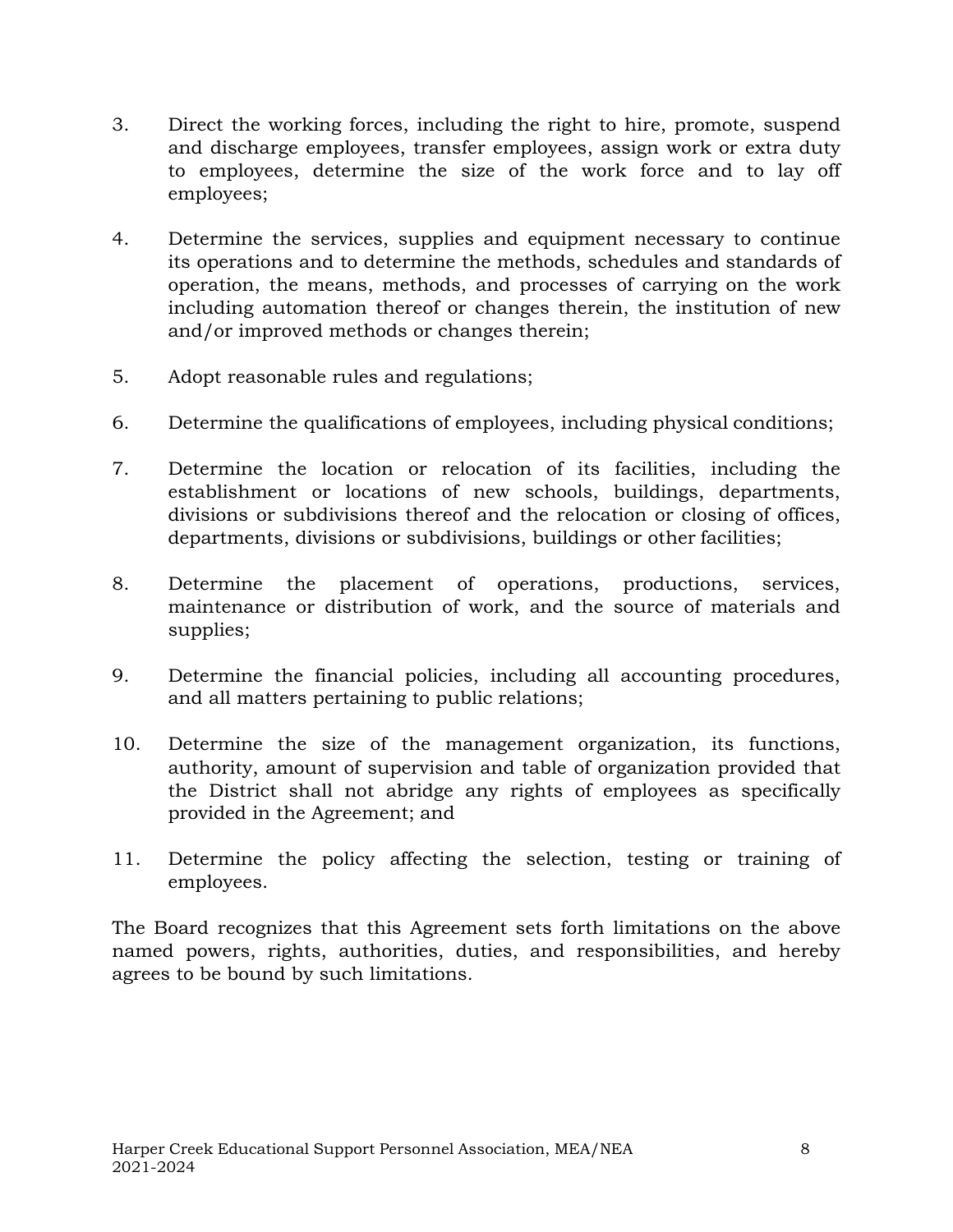## **Article 5 Grievance Procedures**

#### Section 1: Definition

A claim or complaint by an employee or group of employees or the Association that there has been a violation, misinterpretation, or misapplication of any expressed provision of this Agreement may be processed as a grievance as hereinafter provided.

#### Section 2: Hearing Levels

## Informal Level:

When a cause for complaint occurs, the affected employee(s) shall request a meeting with his/her immediate supervisor within ten (10) days after the event prompting the complaint or within ten (10) days after the employee should reasonably have had knowledge of the occurrence of the event upon which the grievance is based in an effort to resolve the complaint. The Association may be notified and a representative thereof present with the employee at such meeting. If the employee is not satisfied with the result(s) of the meeting, he/she may formalize the complaint in writing as provided hereunder.

## Formal Level 1:

If a complaint is not resolved in a conference between the affected employee(s) and his/her immediate supervisor, the complaint may be formalized as a grievance. A formalized grievance shall be submitted, in writing, within five (5) days of the informal meeting between the supervisor and the affected employee(s). A formal grievance must contain:

- 1. A synopsis of the facts giving rise to the alleged contract violation;
- 2. A listing of the contract provisions allegedly violated;
- 3. The date of the alleged violation;
- 4. A specification of the relief requested; and
- 5. The signature of the grievant.

A copy of the grievance shall be sent to the Association and the immediate supervisor shall, within five (5) days of the receipt of the grievance, render a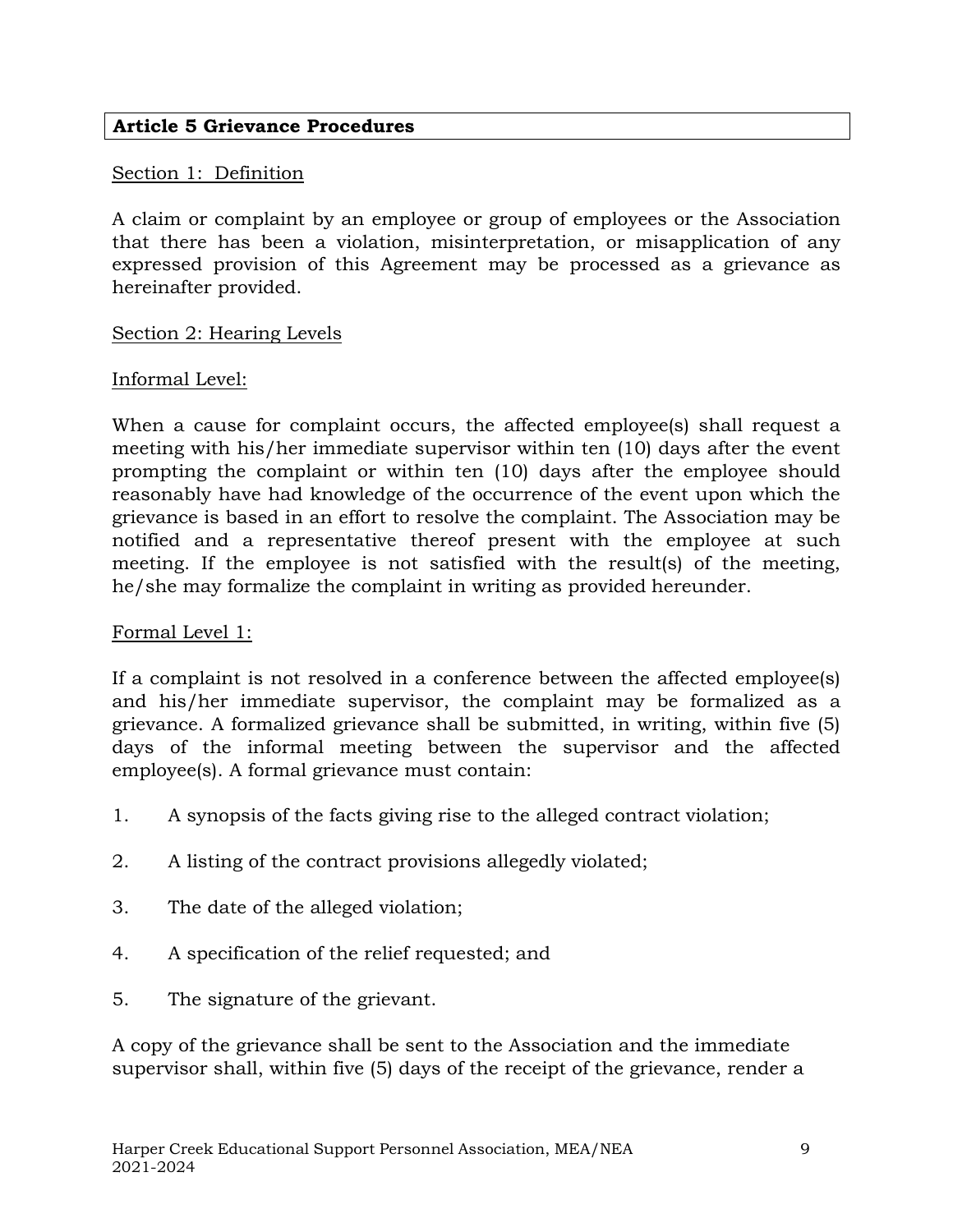written decision. A copy of this decision shall be forwarded to the grievant(s) and the Association.

# Formal Level 2:

If the Association is not satisfied with the disposition of the grievance at Level 1 or if no disposition has been made within five (5) days of receipt of the grievance, the grievance shall be transmitted to the Superintendent or designee. Within seven (7) days of receipt after the grievance has been submitted to the Superintendent, the Superintendent or designee shall meet with the Association on the grievance. The Superintendent or designee shall render a written decision thereon with copies to the Association and the grievant(s).

# Formal Level 3:

If the Association is not satisfied with the disposition of the grievance at Level 2 by the Superintendent or designee, or if no disposition has been made within the period above provided, the Association may submit the grievance to arbitration before an impartial arbitrator. The arbitrator shall be selected by the American Arbitration Association in accord with its rules which shall likewise govern the arbitration proceeding. Neither the Employer nor the Association shall be permitted to assert in such arbitration proceeding any ground or to rely on any evidence not previously disclosed to the other party. The arbitrator shall have no power to alter, add to or subtract from the terms of this Agreement. Both parties agree to be bound by the award of the arbitrator, and that judgment thereon may be entered in any court of competent jurisdiction. The fees and expenses of the arbitrator shall be shared equally by the Association and Employer.

- A. The arbitrator shall have no power to rule on any of the following:
	- 1. The termination of services of or failure to re-employ any probationary employee;
	- 2. Any claim or claimant for which there is another remedial procedure or forum established by law or by regulation having the force of law (to include MERC, MDCR, EEOC, OSHA and Workers' Compensation); and
	- 3. Any matter involving employee evaluation content. However, matters involving alleged violations of evaluation procedure shall be subject to arbitration.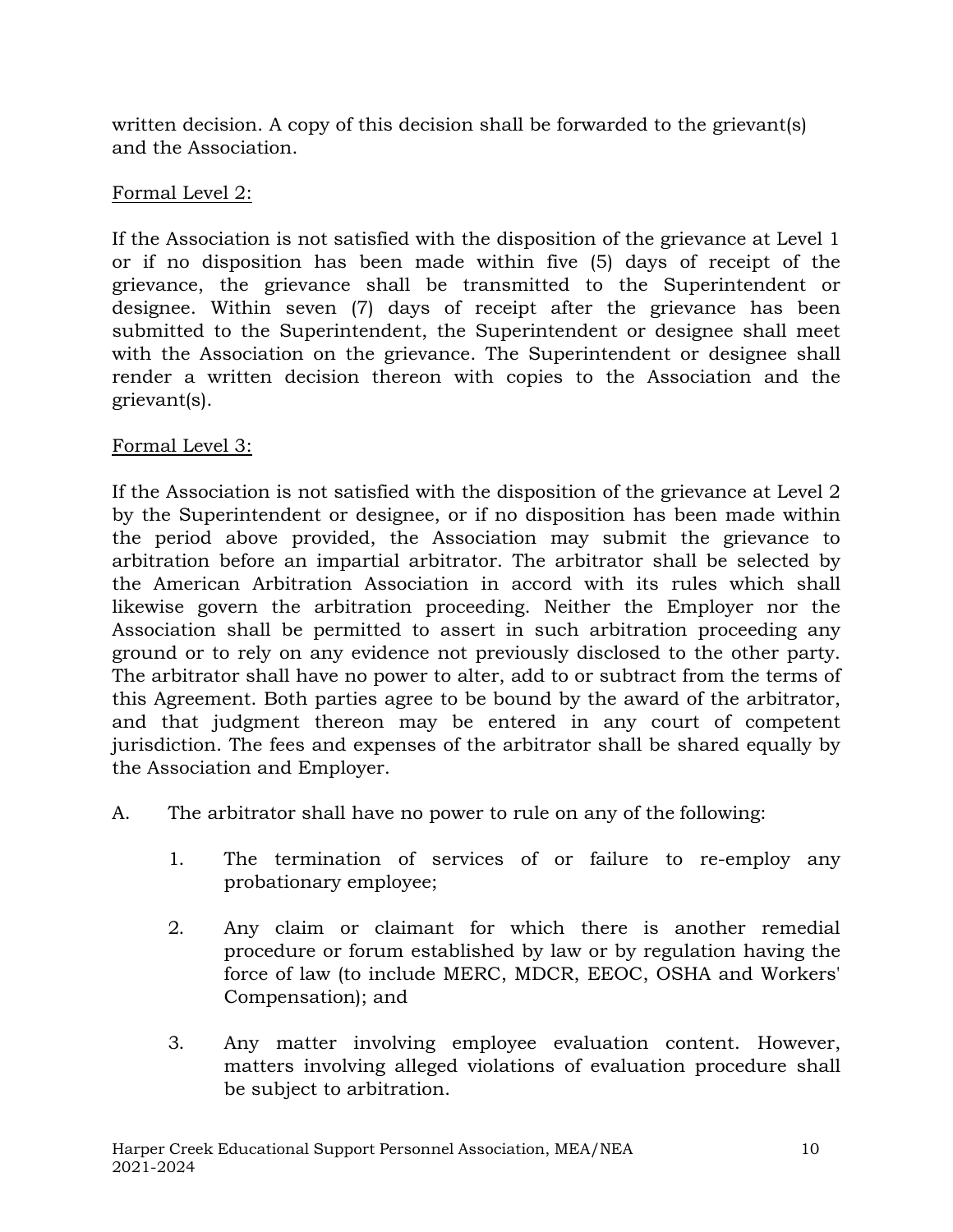B. Claim for Back Pay

The District shall not be required to pay back wages more than six (6) months prior to the date a written grievance is filed.

All claims for back wages shall be limited to the amount of wages that the employee would otherwise have earned, less one-half  $(1/2)$  of any compensation that he/she may have received from any source during the period of the back pay.

## Section 3: Miscellaneous Conditions

- A. The term "days" when used in this Article shall mean work days of the grievant. Time limits provided in this Article shall be strictly observed but may be extended by mutual written agreement.
- B. Grievances filed as "Association" grievances may, by mutual consent, be initiated at Formal Level 2 of the grievance procedure.
- C. Grievance processing will occur outside of normal working time except when the Employer consents otherwise.
- D. Notwithstanding the expiration of this Agreement, any claim or grievance arising thereunder may be processed through the grievance procedure until resolution.

# **Article 6 Vacancies, Transfers, and Promotions**

## Section 1:

A vacancy shall be defined as a newly created bargaining unit position or a present position in the bargaining unit that is not filled but that the Employer intends to fill. Substitutes may be used to fill newly created positions for up to sixty (60) workdays, at which time the position will be posted and filled under Article 6, Sections 1 and 2 of this Agreement.

# Section 2:

All vacancies shall be posted at the designated place in each building of the District for a period of five (5) work days. The designated place for openings in food service categories shall be the kitchens. The Association president shall receive two (2) copies. Said posting shall contain the following information: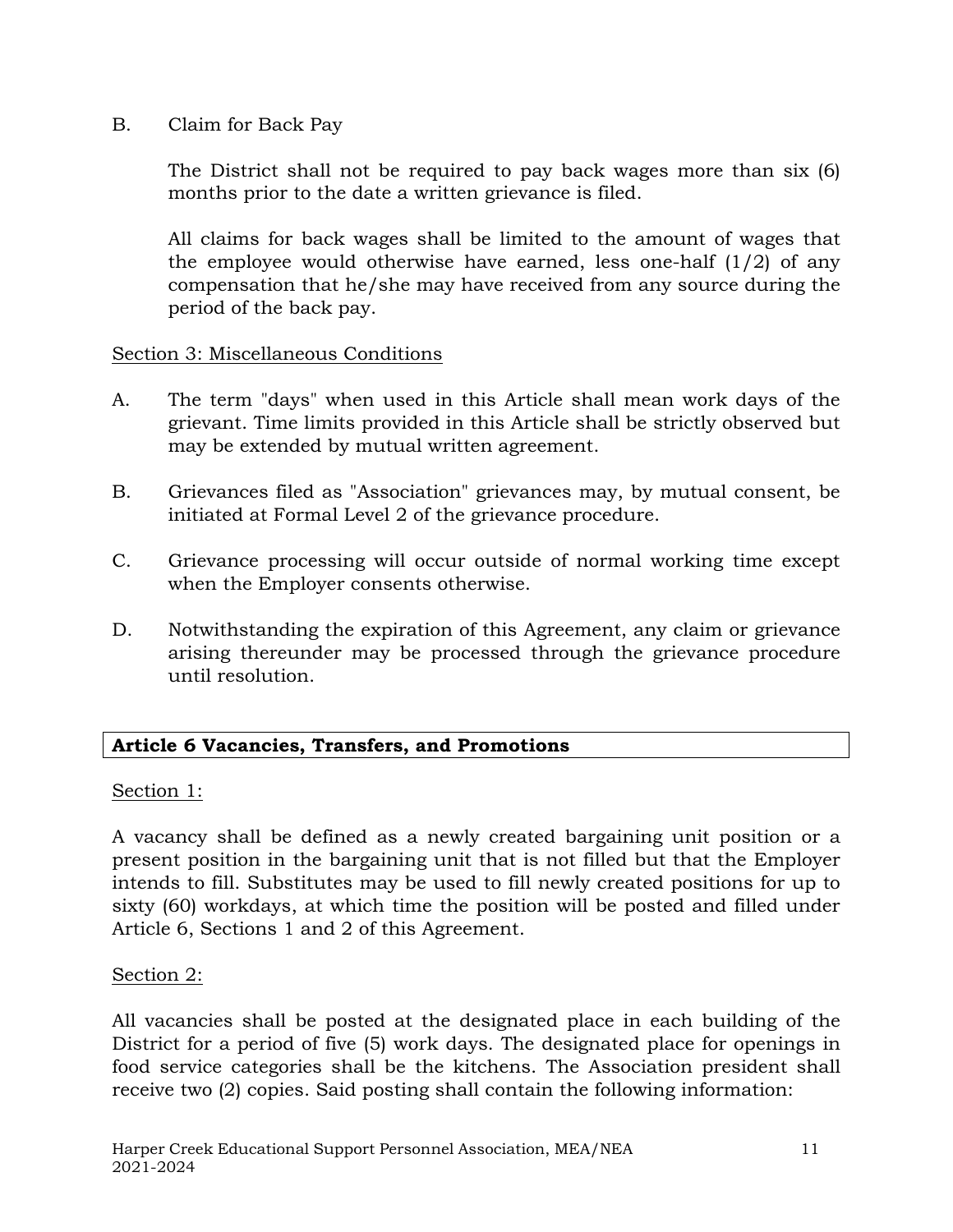- 1. Type of work
- 2. Location of work
- 3. Starting date
- 4. Rate of pay
- 5. Hours to be worked
- 6. Classification and Category
- 7. Position Qualifications

An interested employee may apply in writing to the Superintendent, or designee, within the five (5) day posting period. The Employer shall notify a school year employee of vacancies occurring during the summer months (June, July and August) by sending notice of same to each interested employee using an employee-furnished stamped envelope. The Employer agrees to notify the Association President in writing of any vacancies occurring during the summer months.

## Section 3: Trial Period

- 1. An employee who is awarded a job under Section 4 or Section 6 below shall be offered a ten (10) working day trial period. During this trial period the employee shall have the opportunity to revert back to his/her former assignment. The Employer shall be entitled during this interval to fill the transferring employee's former assignment with a temporary employee.
- 2. If the employee is determined to be unsatisfactory by the Employer during this trial period, notice shall be submitted to the employee. Any decision by the Employer to return an employee to his/her original assignment before or at the conclusion of the ten (10) working day trial period shall not be arbitrable.

# Section 4:

The senior employee in the category where the vacancy exists who meets the minimum qualifications for the posted position and who applies for the vacancy shall be given the position. If the position is not filled in this manner, it will be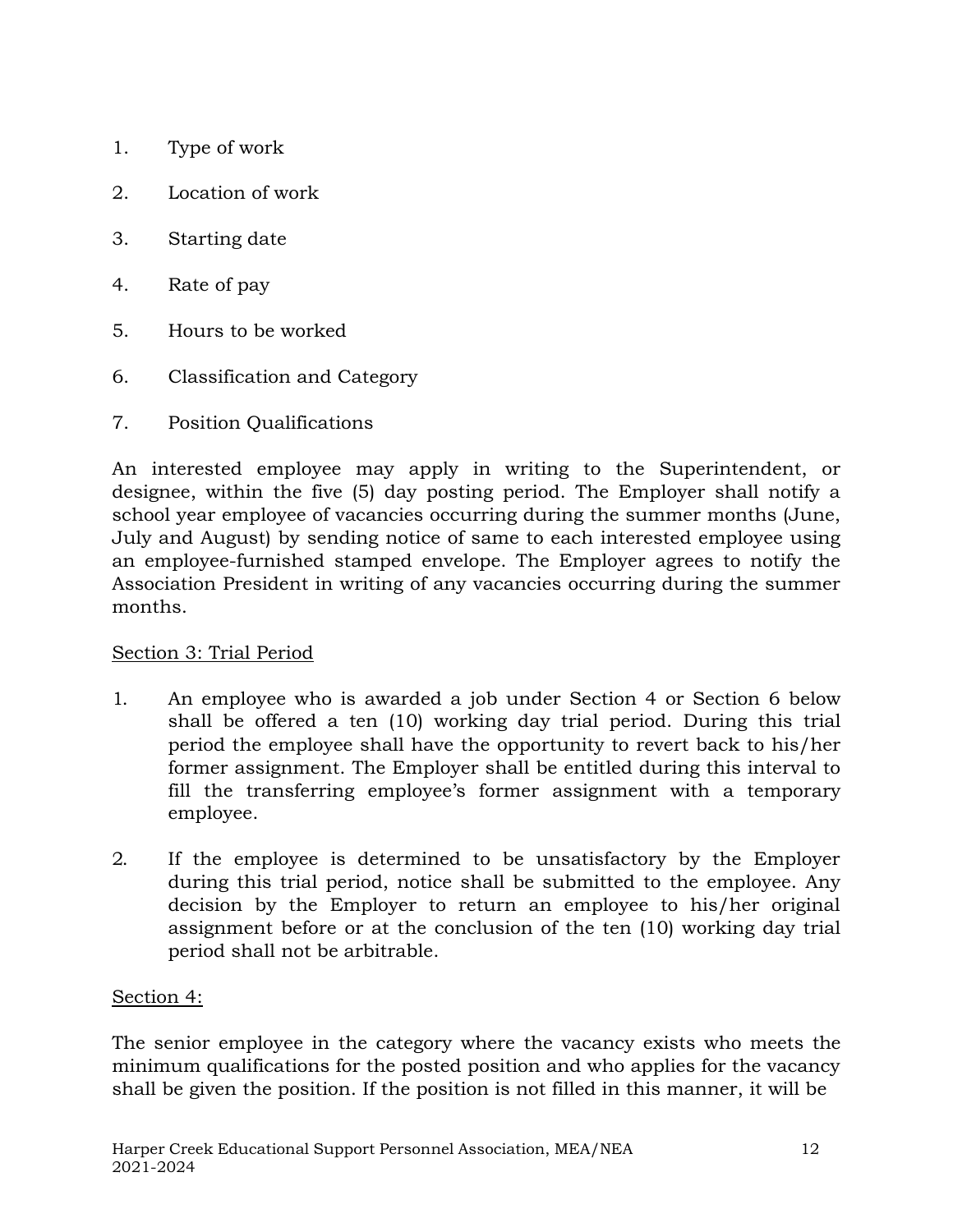filled with the most qualified applicant. If, in the Employer's judgment, applicants within the bargaining unit are equally qualified, seniority, first within the classification of the vacancy and then second within the bargaining unit, shall be the determining factor. An employee who is awarded a job under the provisions of this Section shall be subject to a trial period according to Section 3 above. During the trial period, an employee shall receive the rate of pay for the job he/she is performing.

## Section 5:

Within fifteen (15) work days after the expiration of the posting period, the Employer shall award the position to the applicant who has been selected to fill the posted position. Each applicant shall be so notified in writing with a copy provided to the Association.

## Section 6:

An employee shall retain wage scale experience credit when transferred within the job classifications covered by this Agreement.

When an employee vacates a position and accepts a higher paying position in a different classification, he/she shall continue to receive the same hourly wage of the vacated position during the trial period of Section 3. above. Beginning with the eleventh  $(11<sup>th</sup>)$  working day in the new position the member shall be assigned to a step placement which shall not cause the member's hourly wage to be decreased.

When an employee maintains a position and accepts an additional position in a new classification, he/she shall be placed on step one (1) of that position's wage schedule.

Section 7:

If an employee is absent for a period exceeding three hundred sixty-five (365) consecutive calendar days, his/her assignment shall be considered a vacancy which will be posted and awarded utilizing the procedures specified in this Article. An employee returning to work whose position has been declared vacant according to this paragraph shall be permitted to bump the employee having the least seniority in the category of the returning employee. An employee shall notify the Employer, pursuant to Article 12, Section 1. E., of the intent to return to work.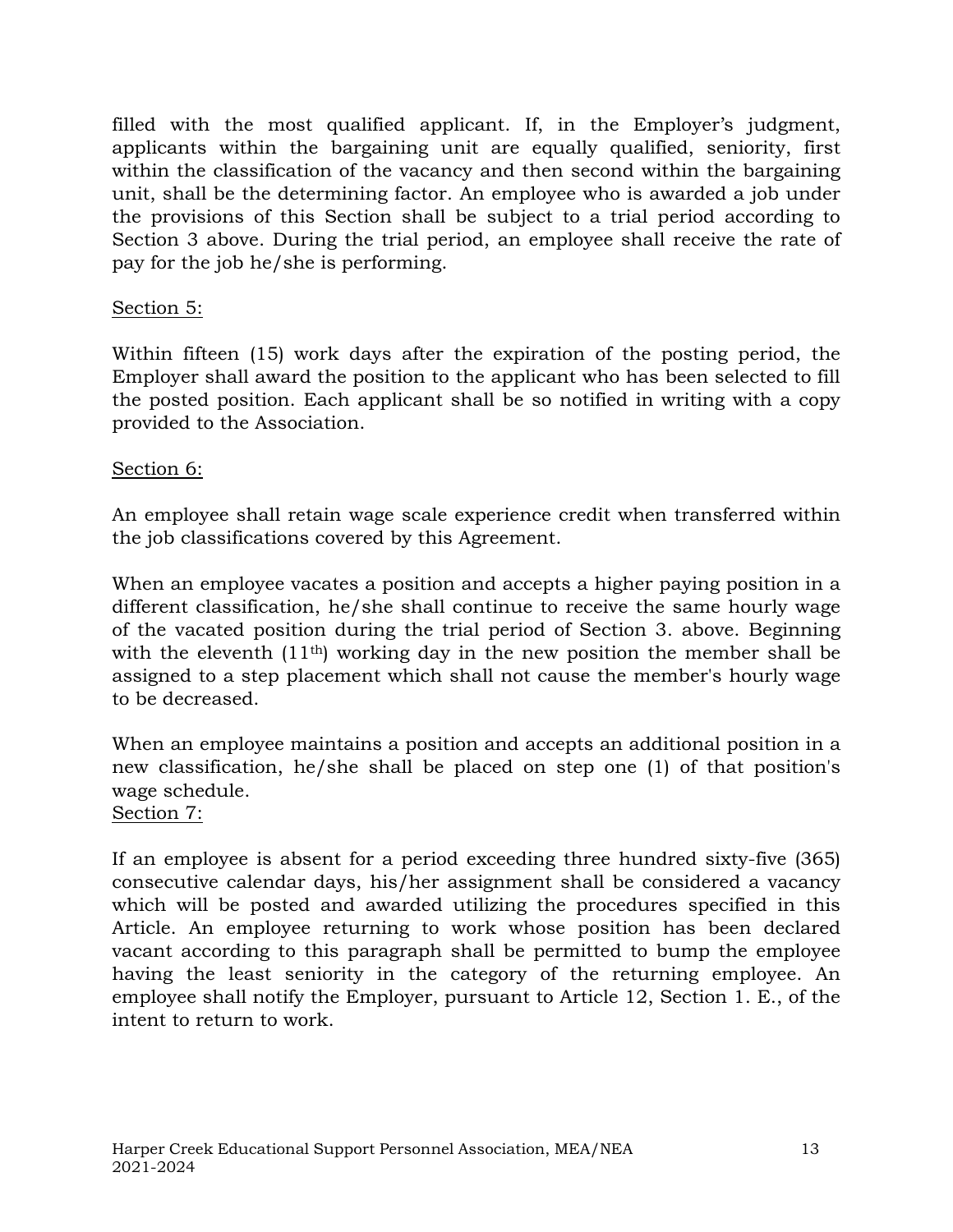# Section 8:

In the event it becomes necessary to make an involuntary transfer in any category, the employee with the least seniority in that category shall be transferred unless a more senior employee volunteers to be transferred.

#### Section 9:

If an employee is transferred to a non-bargaining unit position with the school district for a period of up to six (6) months, and is thereafter transferred again to a position within the bargaining unit, the employee shall have accumulated seniority while working in the non-unit position to which he/she was transferred. An employee transferred under the above circumstances shall retain seniority rights, as described above, for only the six (6) month period.

#### Section 10:

A temporary transfer for the purpose of filling an assignment of a food service employee who is absent more than four (4) consecutive work days (but less than 365 consecutive calendar days) due to illness, paid vacations and leaves of absence shall be governed by the following conditions:

- A. The senior applicant within the same building and job category who meets the requirements for the job shall be awarded the position on a temporary basis. The successful applicant shall perform the same duties of the temporarily absent employee.
- B. The Employer may consider temporary transfer requests from employees in a different category, but within the same classification, who meet the requirements for the open assignment. Should the employer determine to grant the request for a temporary transfer to a different category within the same classification, the employee transferred shall receive the pay rate of the category into which he/she is temporarily transferred. This shall not be interpreted to require payment at a different experience level to the temporarily assigned employee within that classification or category.
- C. Temporary transfers under this Section shall be made only among employees working in the same school building.
- D. The Employer shall not be required to make more than one (1) transfer as a result of filling any temporary opening as specified in this Section. For example, if employee A is absent in excess of four (4) consecutive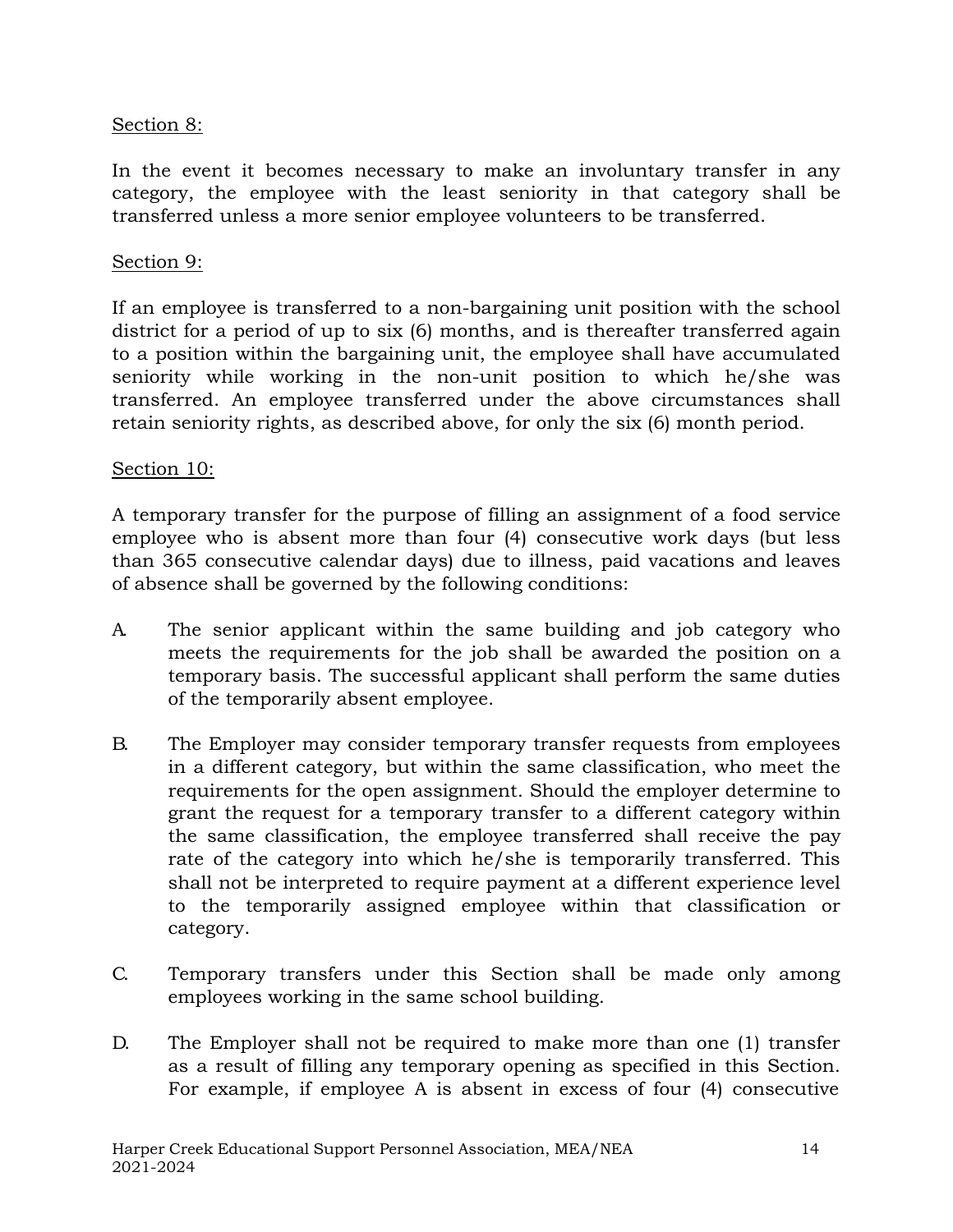work days and employee B is temporarily transferred to employee A's assignment, the Employer shall not be required to allow a temporary transfer of another employee into employee B's open position. Instead, the employer would fill employee B's temporarily open position with a temporary employee.

# **Article 7 Work Schedule, Duties, and Compensation**

# Section 1: Work Schedule

- A. The work schedule of each category covered by this Agreement shall be as set forth in Schedule A of this Agreement. Nothing therein shall be regarded as a guarantee of any number of hours of work per day or per week.
- B. Nothing shall prevent an employee and his/her immediate supervisor from mutually agreeing to alter the employee's normal work schedule through the use of compensatory time. If mutual agreement is reached to use compensatory time for this purpose, it shall not obligate the Administration to payment of overtime when the compensatory time is worked.

# Section 2: Compensation

Compensation for categories covered by this Agreement shall be as set forth in Schedule B.

# Section 3: Overtime Compensation

- A. Time and one-half shall be paid for all hours over forty (40) hours in one week, and all hours in excess of eight (8) hours in one day. This shall not be interpreted to require double payment of overtime.
- B. Time and one-half shall be paid for all hours worked on Saturdays. Double time shall be paid for all hours worked on Sundays and holidays. These sums shall be in addition to holiday pay if the employee is entitled to holiday pay for that day.
- C. Compensatory time may be given if mutually agreeable to the Employer and the employee. Such compensation shall be time and one-half for all hours over forty (40) per week and shall not accumulate beyond two hundred forty (240) hours.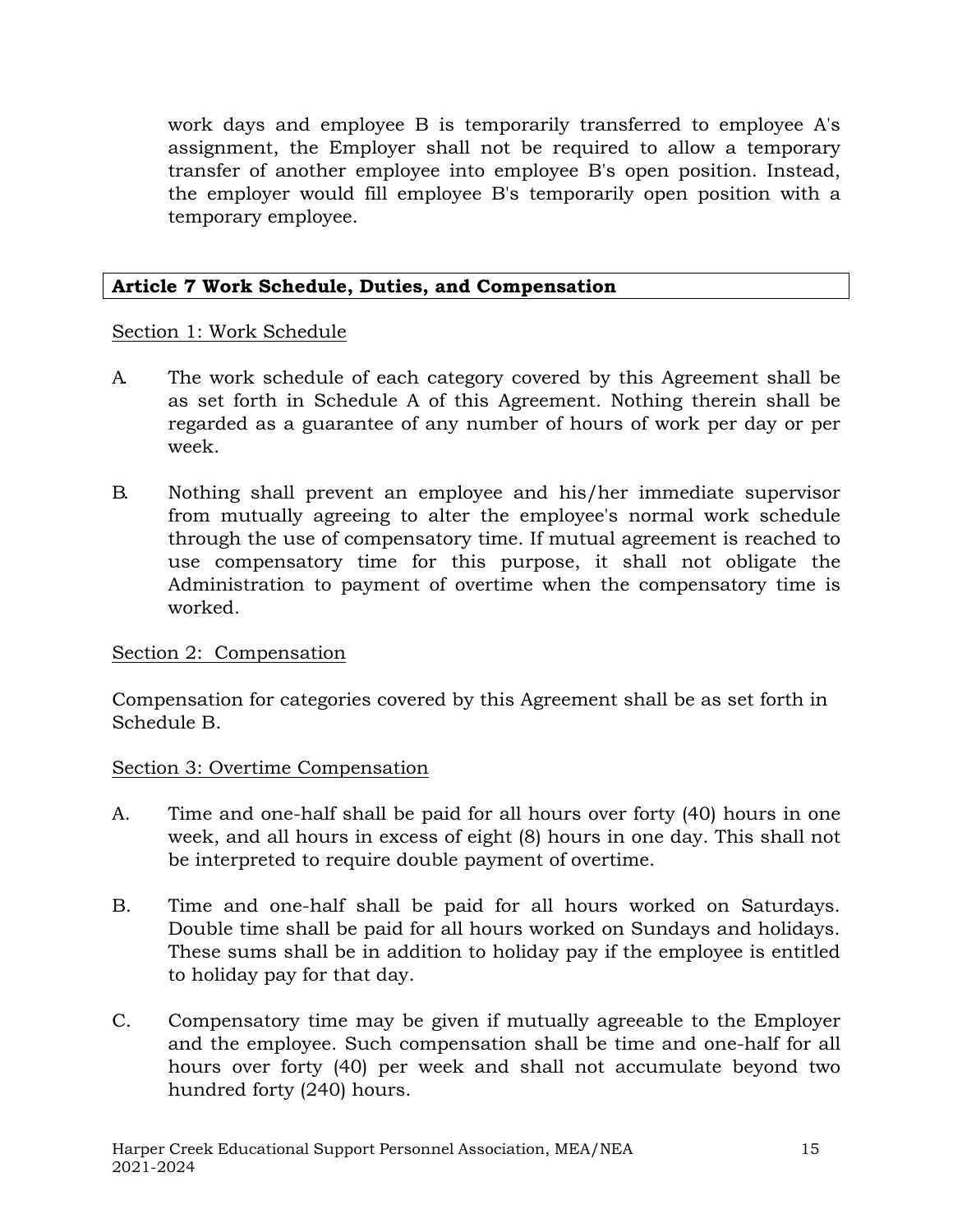# Section 4:

An employee shall work overtime on the following basis:

- A. Overtime will be assigned in advance by the Employer.
- B. Overtime shall first be rotated among food service categories, with the exception of head cooks on a seniority basis district wide. If the employer in good faith mistakenly provides overtime opportunities to employees otherwise not entitled there to, the sole remedy will be that the employee who was in line for the overtime opportunity will receive the next available comparable overtime opportunity.
- C. If the overtime assignment is not filled as specified in paragraph B. of this Section, the overtime will next be offered to the most seniored employee within the same job category but having a different building of regular assignment. In order to be eligible for overtime opportunities under this provision, the employee shall give written notification to his/her supervisor not later than September 1 of any school year or on the completion date of his/her probationary period if hired after the beginning of the school year.
- D. If the overtime work is not assigned pursuant to operation of paragraphs B. and C. of this Section, the Employer shall have the option to require the employee(s) having the least seniority in the affected category to perform the required overtime work.

# Section 5: Job Descriptions

Written job descriptions and job titles shall be provided by the Employer for each bargaining unit position. The Association shall be consulted relative to such job descriptions. Job descriptions shall minimally include qualification for appointment, types of services to be performed, and a listing of basic performance expectations.

# Section 6:

An employee required to work in a higher paid job category shall be paid the rate of the job he/she is performing. If required to work in a lower paid job, the employee shall be paid at his/her regular rate of pay.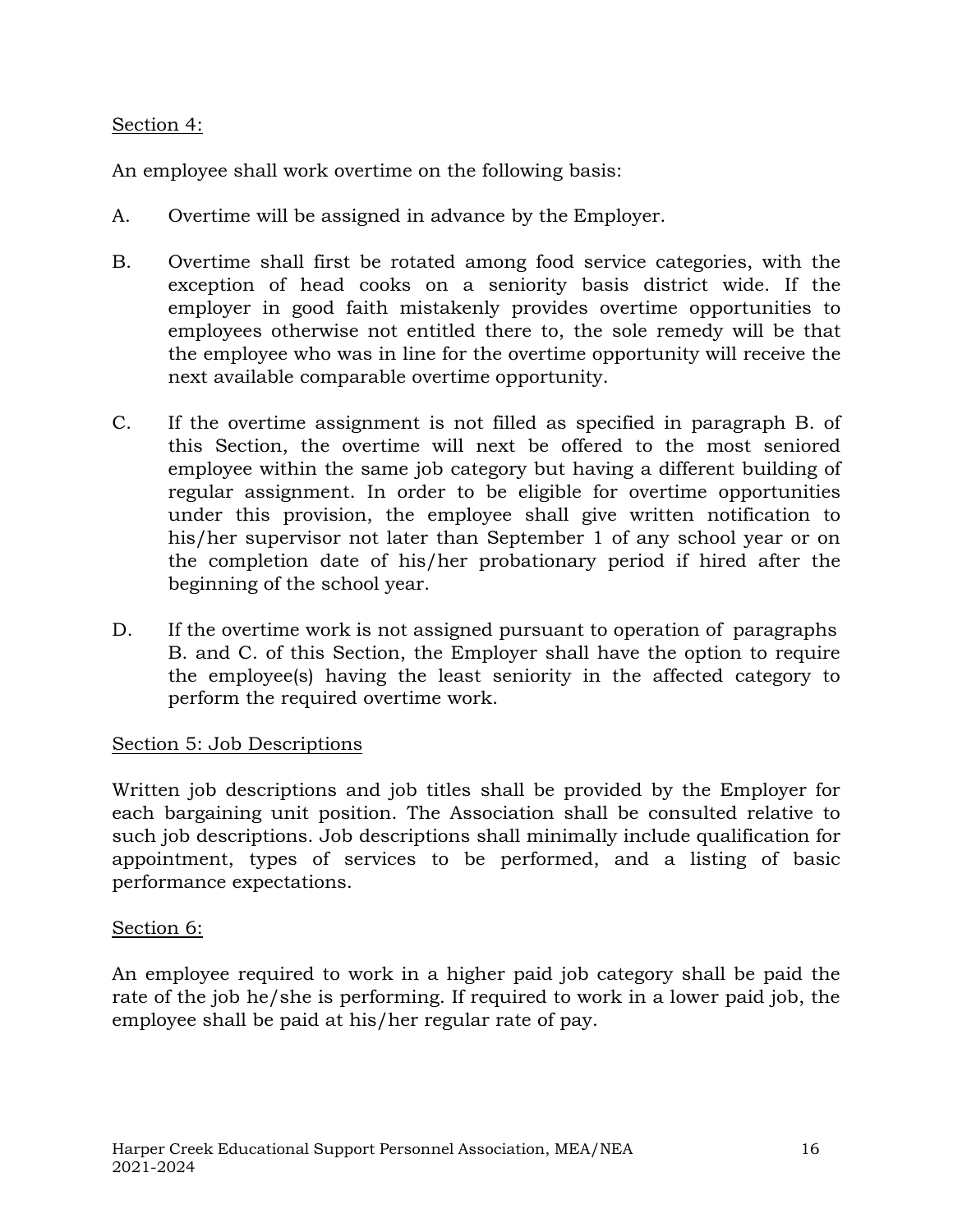## **Article 8 Seniority**

## Section 1: Probationary Period

A new employee hired into the bargaining unit shall undergo a probationary period of ninety (90) days worked. Upon completion of this probationary period, the employee shall obtain seniority status and his/her name shall be entered upon the seniority list retroactive to the first date of probationary service.

- A. Probationary employees shall be represented by the Association for all purposes under this Agreement during the probationary period, except that the termination or evaluation of a probationary employee shall not be subject to the grievance procedure.
- B. Leave day credit and vacation time credit shall accrue during the probationary period. If a paid holiday falls within a probationary period, the employee shall be paid for such holiday as per the Master Agreement.
- C. There shall be no seniority among probationary employees.

## Section 2: Seniority Defined

Seniority shall be defined as length of service within a category and classification included in this bargaining unit. Accumulation of seniority shall begin on the employee's first working day as described in Section 1 above. In the event two (2) or more employees begin work on the same day, the date of the job application from which they were hired shall determine position on the seniority list. In the case of job applications filed on the same date, position on the list shall be determined by lot.

## Section 3: Seniority Lists

The Employer shall prepare and maintain seniority lists as defined in this Article. The seniority lists shall be provided annually to the Association by November 1. The Association shall notify the Employer of any errors within fifteen (15) days after receipt of the seniority lists. In the absence of a timely objection, the Employer's seniority lists will be considered conclusive. The seniority lists shall reflect the following classifications and categories:

Category 1 — Head Cook Category 2 — Assistant Cook Category 3 — Helper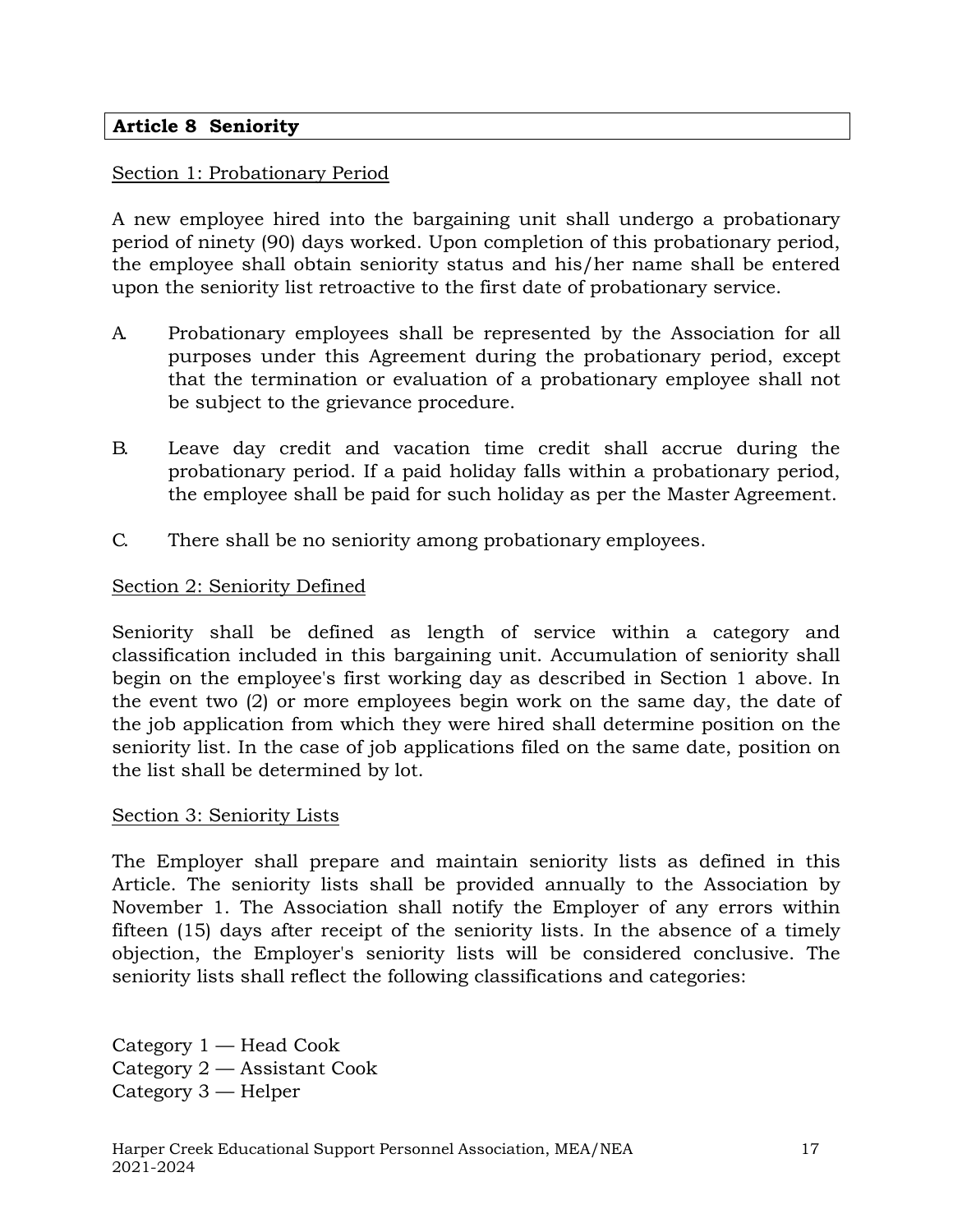Category 4 — Courier

Section 4: Loss of Seniority

Seniority shall be lost if the employee:

- 1. Voluntarily quits;
- 2. Is discharged and the discharge is not reversed through the grievance procedures set forth in this Agreement;
- 3. Is absent for two (2) consecutive working days without notifying the Employer. In proper cases, exceptions may be made. After such absence, the Employer shall send the employee written notification, at the last known address, that the employee has lost seniority and has been terminated. A copy of such notice will be provided to the Association;
- 4. Does not return to work when recalled from layoff, as set forth in the recall procedure;
- 5. Does not return from sick leave or other leave of absence;
- 6. Retires;
- 7. Otherwise terminates his/her employment relationship with the Employer; or
- 8. Is laid off and is not recalled to work within four (4) years from the time of layoff.

# **Article 9 Reduction in Work Force**

## Section 1: Authority

In the event the Board of Education determines to reduce staff, the procedures outlined in this Article shall be followed.

# Section 2: Notification of Layoff

No employee shall be laid off pursuant to a reduction in the work force unless the employee is notified of said layoff seven (7) calendar days prior to the effective date of the layoff.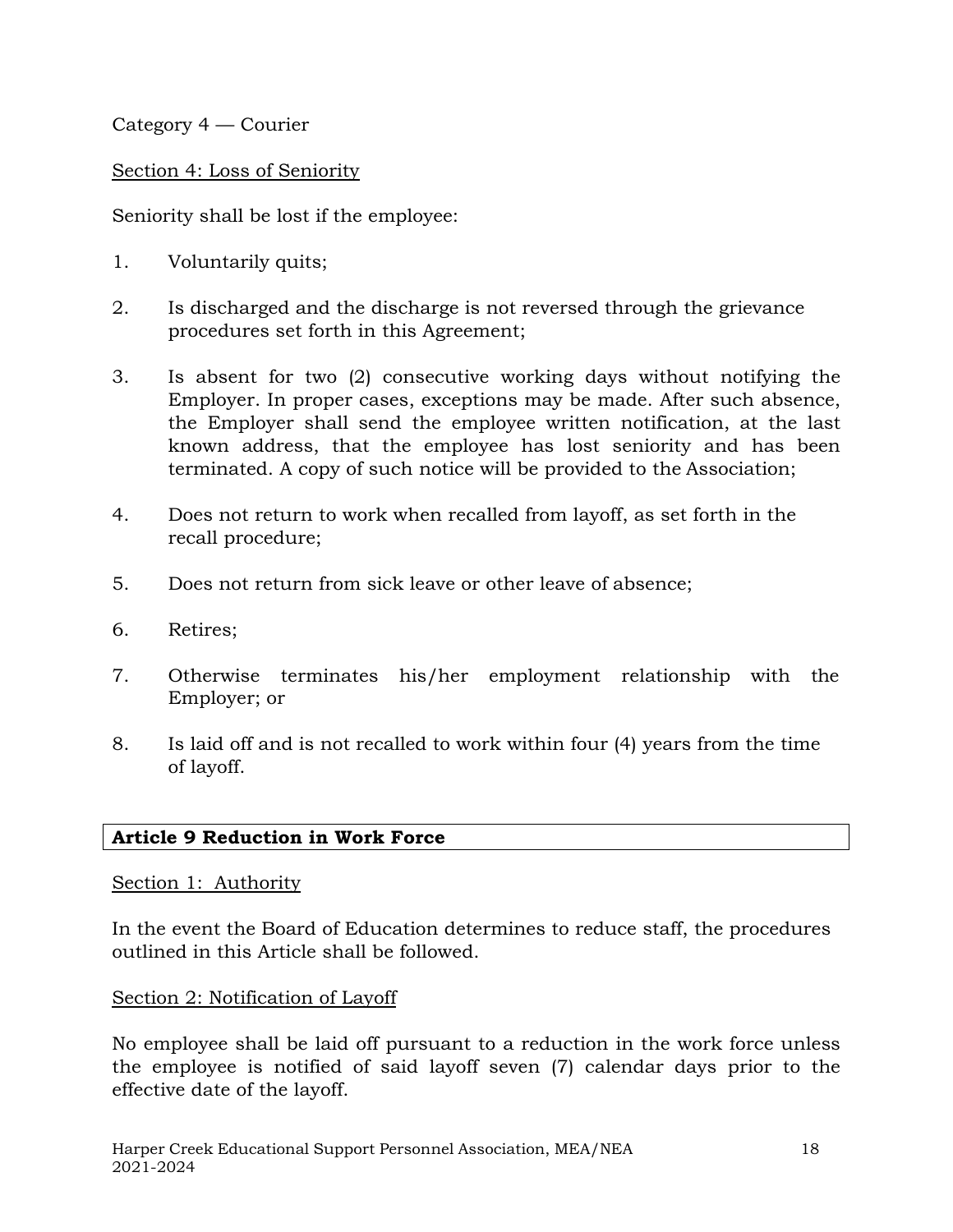# Section 3: Order of Reduction/Bumping

In the event of a necessary reduction in a job category, the Employer shall first lay off probationary employees within that category provided there are seniored employees remaining within the category who are available and can perform the required work. Next, the least seniored employee within the job category affected by the reduction shall be laid off. In no case shall a new employee be hired in a job category while there are laid off employees in that category who are qualified and available for the vacant or newly created position.

An employee whose position has been eliminated due to reduction of work force or who has been affected by a layoff/elimination of position may bump the least senior employee in another category provided all of the following conditions are satisfied:

- 1. There is no "bump" possible within the current assignment job category of the employee affected by the reduction in force;
- 2. The "bumping" employee is qualified and able to perform all duties of the least senior employee in the different category whom the "bumping" employee is displacing; and
- 3. The "bumping" employee possesses sufficient seniority in the different job category into which placement is desired. The bump is exercised upon the least senior employee in the different job category.

When an employee affected by reduction in force is not able to exercise a bump within his/her current job category or into a different job category for which he/she possesses sufficient seniority (as described above), he/she shall be placed on layoff status with recall rights as described in this Article.

# Section 4: Recall

- A. Recall to Same Category.
	- 1. Laid off employees possessing seniority within a category shall be recalled in order of seniority, with the most senior laid off employee being recalled first to an open position within that category. The Employer shall not be required to post such openings as vacancies under Article 6 of this Agreement.
	- 2. Notices of recall shall be sent by certified or registered mail to the last known address shown on the Employer's records. The recall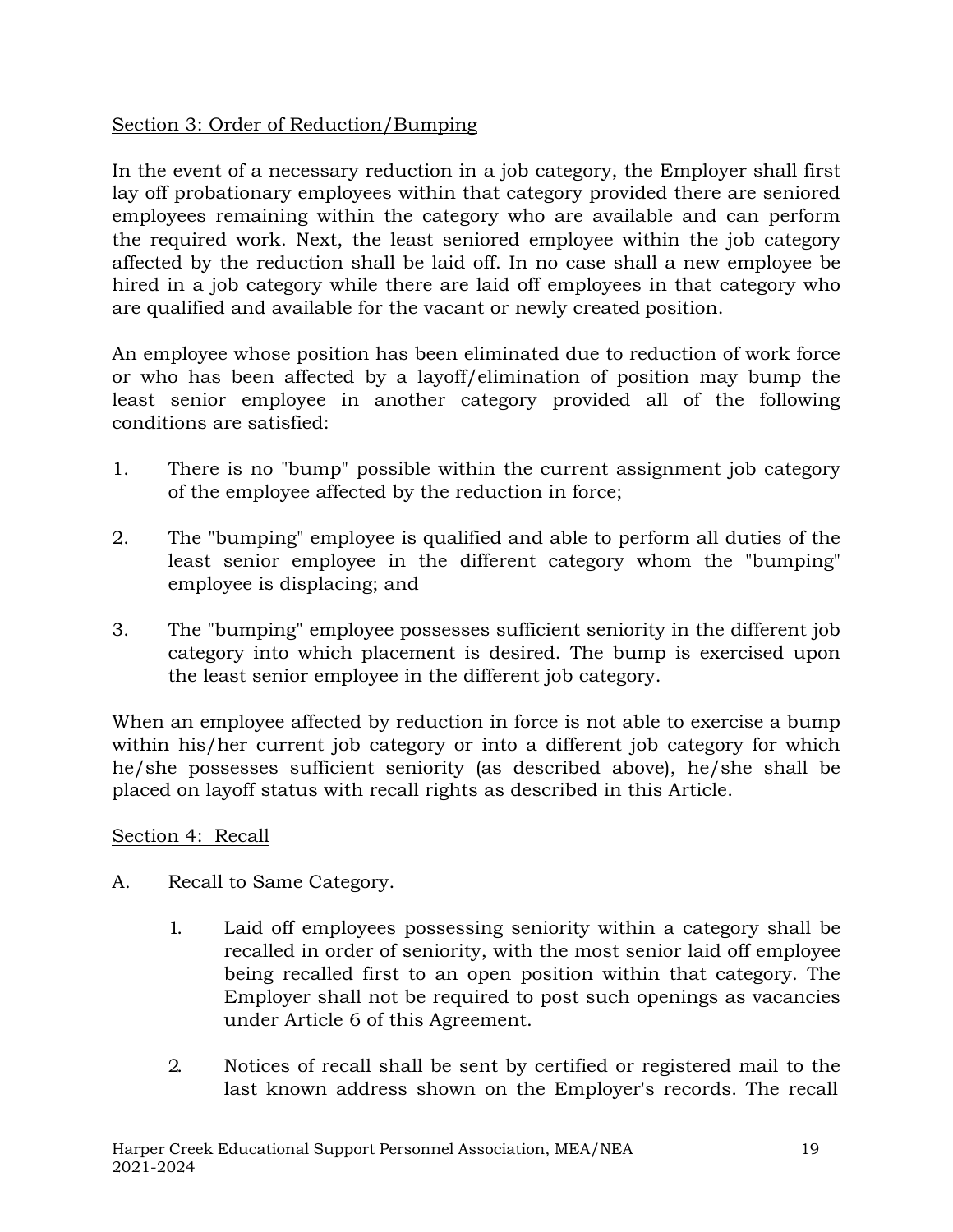notice shall state the time and date on which the employee is to report back to work.

- 3. A recalled employee shall be given five (5) work days from receipt of notice to notify the Employer of the date that he/she will be returning to work. Said return date must be within fifteen (15) work days of the receipt of the notice. The Employer may fill the open position on a temporary basis until the recalled employee reports to work.
- 4. An employee recalled to a position of an equivalent number of hours, in a category where the employee is qualified and possesses sufficient seniority, is obligated to take said work at the step of the employees previous category. An employee who declines recall to work shall forfeit his/her seniority rights and shall be considered a quit.
- 5. An employee on layoff status shall accrue seniority but no advancement of salary steps during the period of layoff in the category from which the employee was laid off. Upon recall the employee shall continue to accrue seniority only in the category of his/her assignment.
- B. Placement Outside Seniority Category or Classification.

A laid off employee shall be eligible for assignment to a different job category or classification within the bargaining unit where he/she does not possess seniority if all of the following conditions are met:

- 1. A "vacancy" as defined in this Agreement exists and there are no employees on layoff status within the category of that vacancy.
- 2. The employee from the different category or classification meets the posted position requirements necessary to qualify for the vacancy. In the event more than one employee from a different classification and/or category applies for a vacancy under this provision, the Employer shall determine which person is best qualified for the position and shall award the assignment on that basis. Such determination by the Employer shall not be subject to the grievance procedure.
- 3. Failure to apply for and/or qualify for a vacancy in another classification or category shall not relinquish a laid off employee's right to recall in his/her own previous seniority category.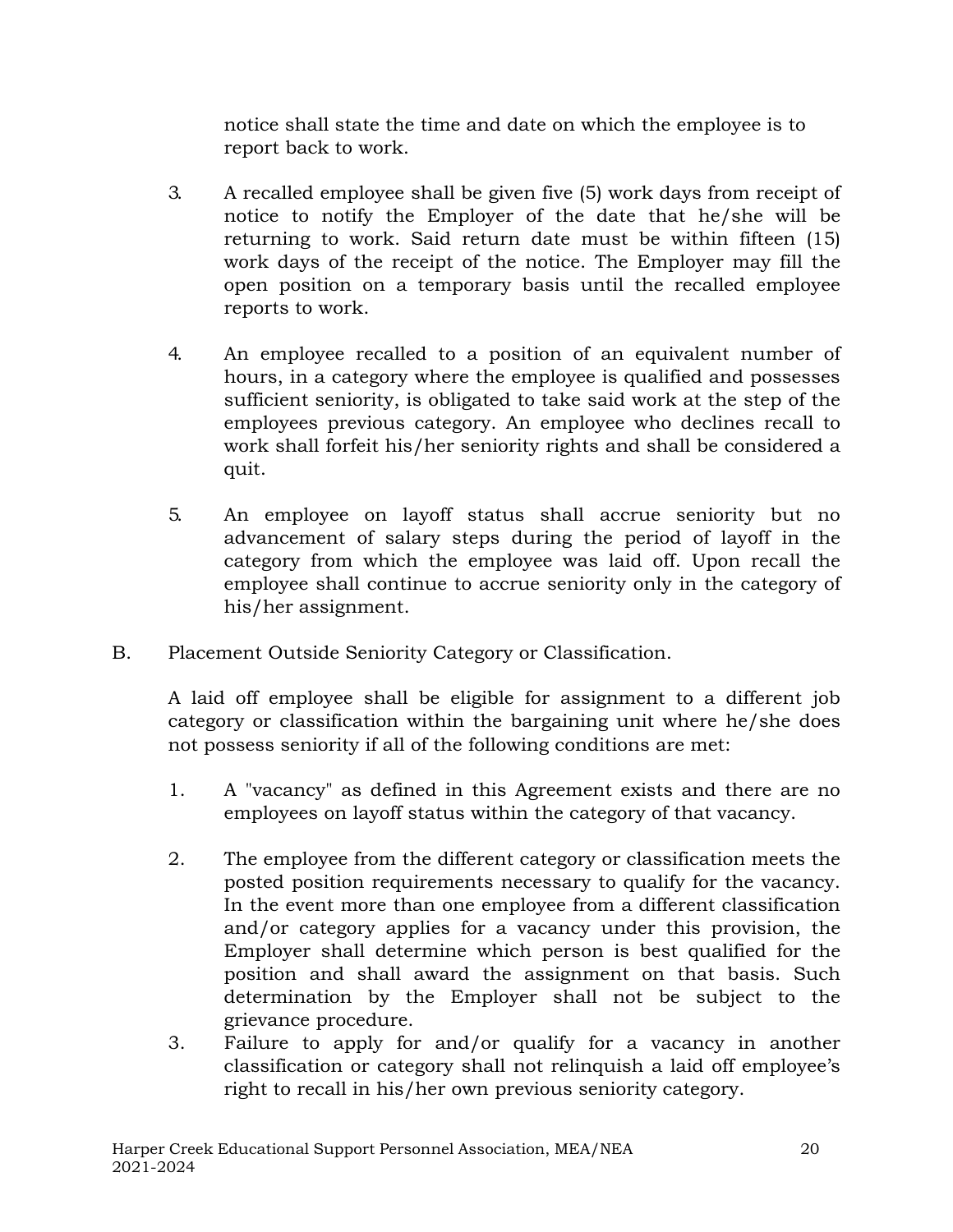- 4. The Employer shall have the right to award the job first to a qualified employee within the same job category (either currently employed or on layoff status) before determining to offer any employment opportunities to employees in a different job category and/or classification. However, laid off employees in different categories and/or classifications who meet the posted job requirements shall have priority over currently employed employees seeking transfer to a different classification and/or category, irrespective of seniority.
- 5. An employee who is awarded a job under the provisions of this Section shall be subject to a trial period pursuant to Article 6, Section 3. If the employee is determined to be unsatisfactory by the Employer during this trial period, the employee shall be returned to lay off status without prejudice to his/her right to recall to his/her original seniority category when a vacancy for recall purposes occurs.

# Section 5: Recall Notices

It is the employee's responsibility to keep the business office informed of the employee's current telephone number and address or of any change in phone number and/or address within three (3) working days of such change. In the event an employee fails to comply with this procedure, the Employer shall not be obligated to recall the employee until such time as correct information is submitted. Further, the employer shall be held harmless for any time, wages or recall opportunities lost as a result of such failure by the employee.

# Section 6:

Any employee laid off pursuant to this Article may, upon application and at his/her option and expense, continue to receive insurance protection, as outlined in this Agreement, under the provisions of COBRA. Such continuation of insurance benefits shall be contingent on prior payment by the employee of the applicable policy premiums and is further subject to rules and conditions established by the carrier and/or the policyholder.

# Section 7:

A laid off employee shall, upon application, and at his/her option be granted priority status on the substitute list for the category from which he/she was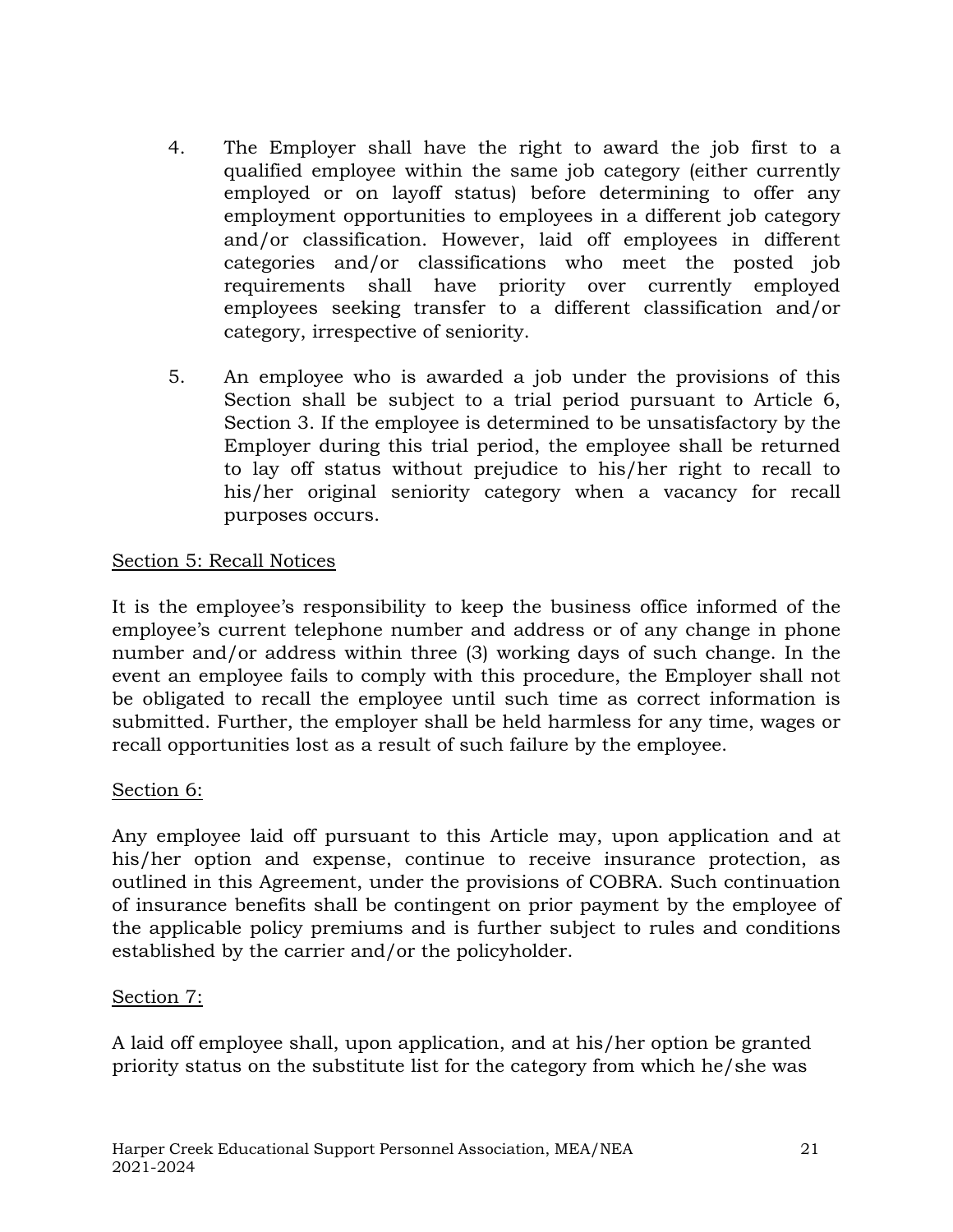laid off. An employee serving as a substitute in this capacity shall be paid at the first step of the position in which substituting.

# **Article 10 Fringe Benefits**

# **HEAD COOK AND COURIER**

A. Upon submission of written application, the Board shall provide to each full-time employee in the head cook category (1) of the food service classification, working seven (7) hours or more-per day, an insurance premium subsidy for purchase of the following MESSA PAK. Each employee shall elect either Plan A, Plan B, Plan C or Plan D, the Non-Health Plan.

# Plan A

- 1. Health MESSA Choices II with a \$500/\$1000 deductible \$Saver RX drug card \$20 office visit co-pay
- 2. Dental-Delta Plan E007 (80/80/80;\$1,300)
- 3. Vision-VSP2 Gold 4.
- 4. Life-\$20,000 term with AD&D

# Plan B

- 1. Health MESSA ABC Plan 1 HSA with a \$1,350/\$2,700 deductible; ABC RX drug card; \$0 office visit co-pay after deductible is met
- 2. Dental-Delta Plan E007 (80/80/80;\$1,300)
- 3. Vision-VSP2 Gold 4
- 4. Life-\$20,000 term with AD&D

# Plan C

- 1. Health-MESSA ABC Plan 2 HSA with a \$2000/\$4000 deductible; ABC RX drug card; \$0 office visit co-pay after deductible is met.
- 2. Dental-Delta Plan E007 (80/80/80;\$1,300)
- 3. Vision-VSP2 Gold 4
- 4. Life-\$20,000 term with AD&D

# Plan D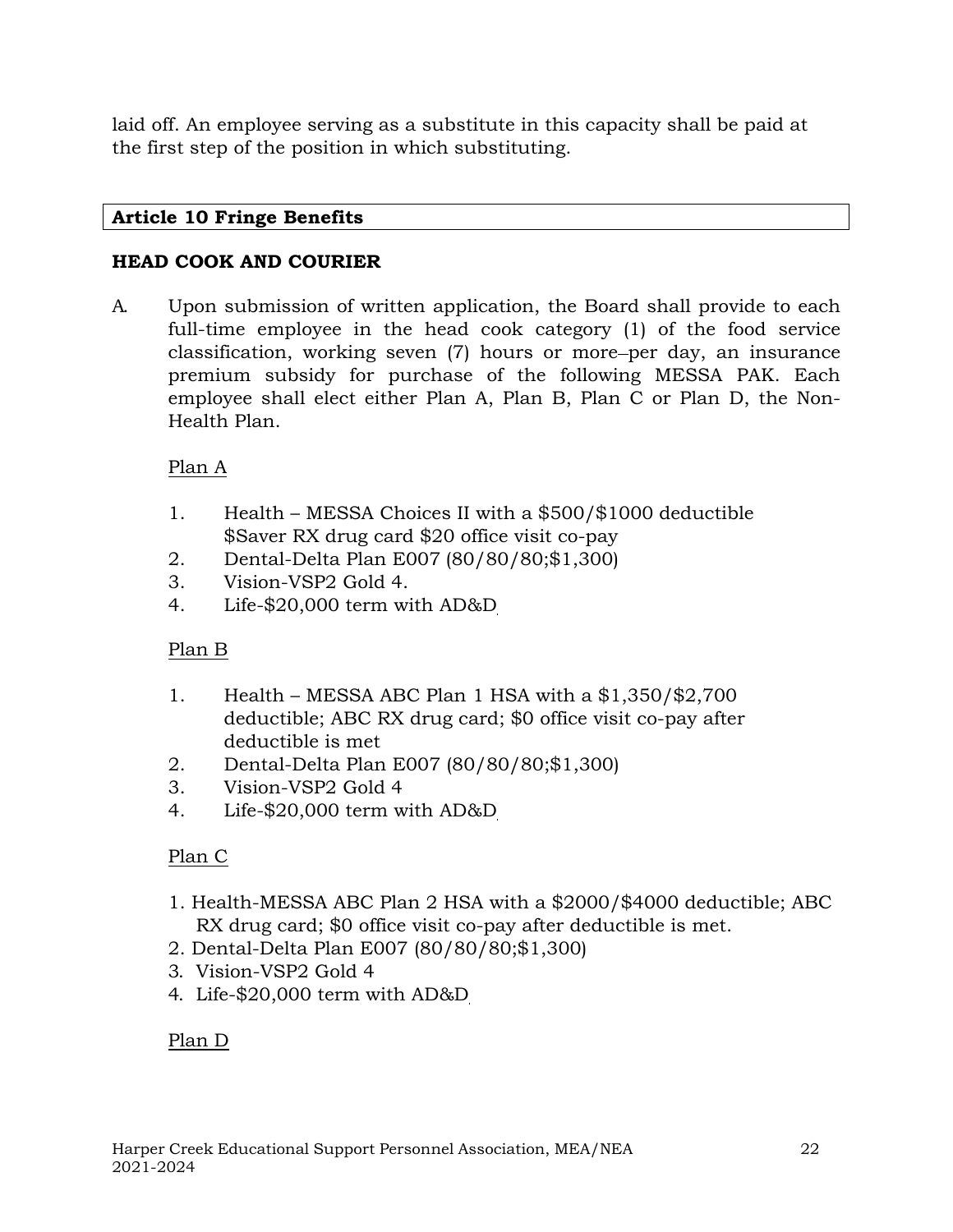- 1. Health-MESSA Choices II with a \$500/\$1000 deductible, 3-Tier drug card; \$20 office visitco-pay, 20% co-insurance.
- 2. Dental-Delta Plan E007 (80/80/80;\$1,300)
- 3. Vision-VSP2 Gold 4

The residual amounts above the employer contribution shall be payroll deducted from the employee's wages, in two (2) equal payments per month and shall be run through a Section 125 plan.

The District shall contribute toward health insurance premiums following the hard cap allowances as per PA 152. It is understood that Department of Treasury will adjust the hard cap allowance by October 1st of each year, and this agreement shall be understood to incorporate changes in hard cap amount.

- B. Each employee in the food service classification working less than seven (7) hours per day shall, upon proper application and acceptance by the carrier, be entitled to employer-paid premiums for participation in the following programs:
	- 1. Group term life insurance in the amount of \$12,000 with AD&D.
	- 2. Dental—Delta Dental Plan C03 (50/50/50/\$1,000)
- C. On behalf of each employee in the food service classification, the Board shall make premium payments for short-term disability insurance coverage with the following provisions:

First day accident,  $8<sup>th</sup>$  day illness; 66-2/3 percent of gross pay not to exceed \$1400 per month, and benefit coverage for up to thirteen (13) weeks. On the 91<sup>st</sup> day, long term disability insurance coverage will take effect: 60% of gross pay not to exceed \$3,000 per month.

## Section 5: Section 125 Plan

- A. The Board will administer a Cafeteria Plan under Section 125 of the Internal Revenue Code.
- B. It is the responsibility of each eligible employee to comply with all requirements for eligibility, enrollment and coverage specified in the Cafeteria Plan and/or by any insurance carrier, insurance policyholder or third party administrator pertaining to the underlying benefits set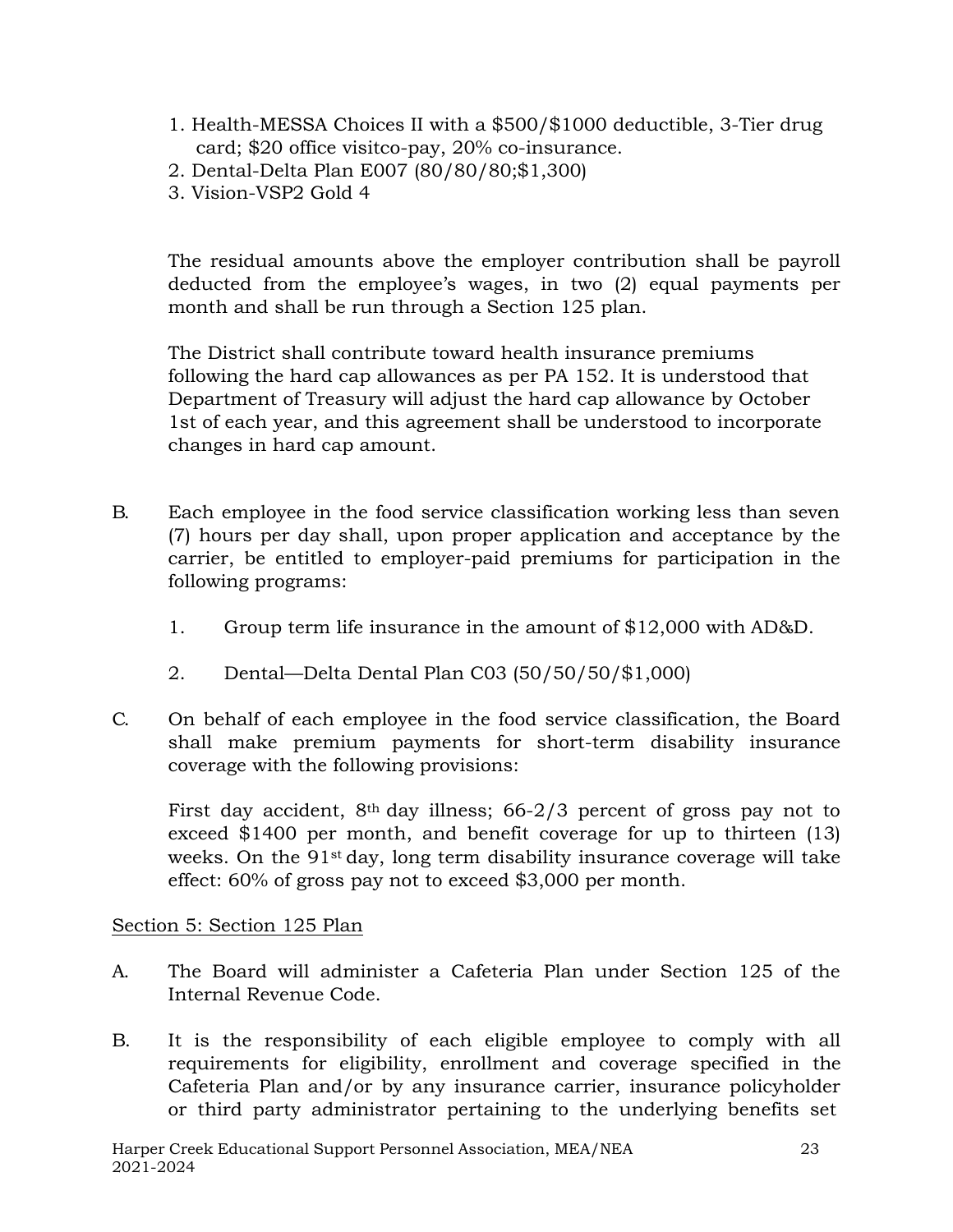forth in the Cafeteria Plan. These responsibilities shall include, but shall not be limited to, initial enrollment, benefit election, and submission of all information necessary for claims processing and or claims administration.

- C. Any and all disputes regarding coverage and claims processing with respect to the foregoing insurance plans shall be solely between the eligible employee and insurance carrier, policyholder and/or third party administrator. Any disputes relative to the administration and/or operation of the Cafeteria Plan shall be resolved in conformance with the Claims Procedure section of that plan.
- D. It is agreed that the sole obligation of the Board shall be to make such premium payments required under this Article and other payments as may be authorized by the Cafeteria Plan during the periods of an employee's eligibility for participation in that Plan and for fringe benefit plan enrollment under this Agreement.
- E. In the event that an employee waives available coverage(s) under the Cafeteria Plan and thereby elects to receive additional compensation under PAK-B, pursuant to the terms of the Plan, any direction of that compensation to a tax-deferred annuity under Section 403 (b) of the Internal Revenue Code or within the meaning of Section 1224 of the Revised School Code shall be regarded as a voluntary and elective contribution made by the employee through salary reduction.

# Section 6: General Conditions of Fringe Benefits

- A. An employee newly hired by the Board shall be eligible for Board-paid insurance premiums upon acceptance of written application by the insurance carrier(s) on the first day of the month following the month work commenced.
- B. The Board agrees to provide the above mentioned benefit programs within the underwriting rules and regulations as set forth by the carrier(s) in the Master Contract held by the policyholder.
- C. Changes in family status shall be reported by the employee to the personnel office within thirty (30) days of such change. The employee shall be responsible for any overpayment of premiums made by the Board in his/her behalf for failure to comply with this paragraph.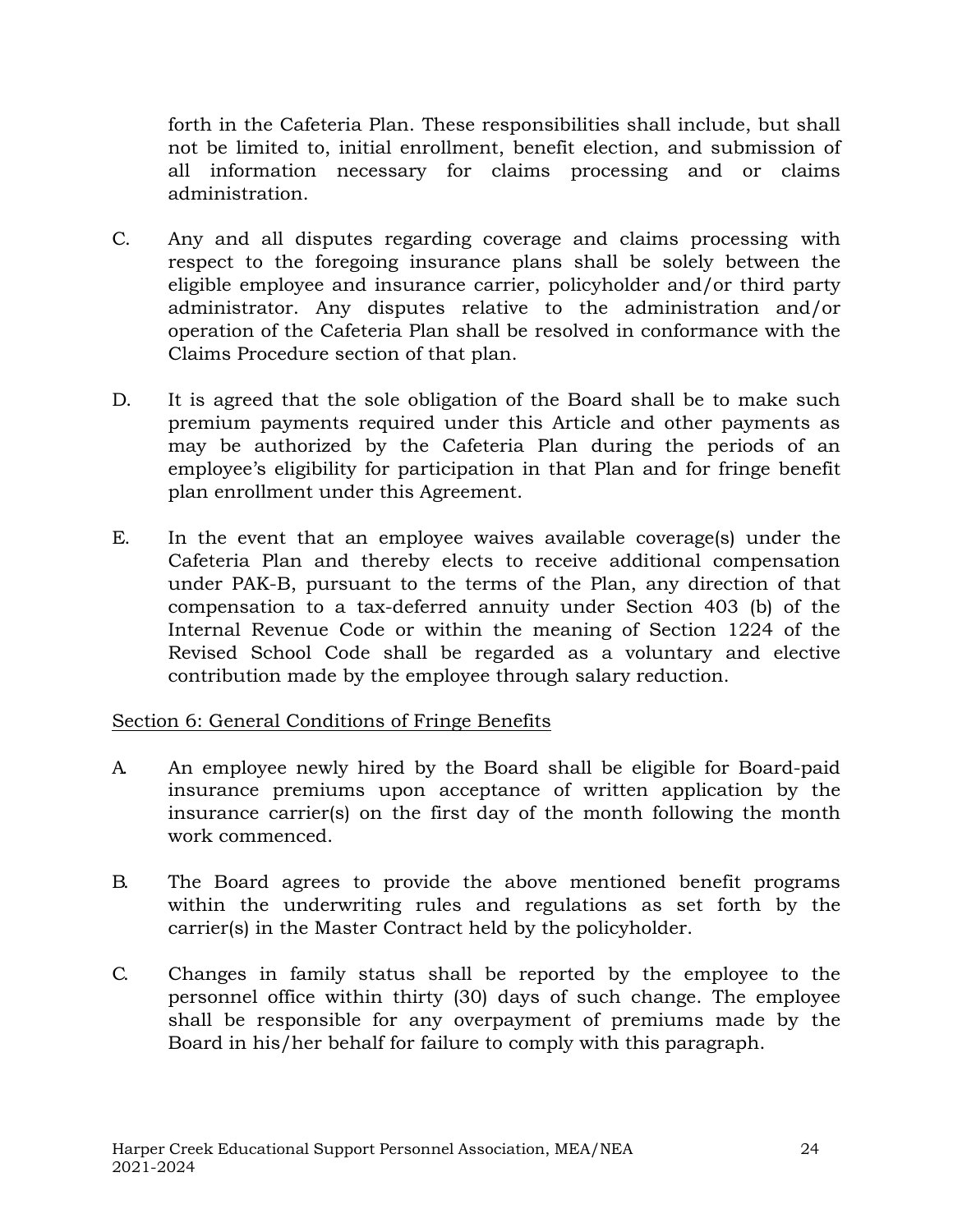D. Any employee newly hired after August 1, 1992, working less than twenty-five (25) hours per week and/or thirty-six (36) weeks per year shall not be entitled to any fringe benefits under Article 10 during his/her first five (5) years of employment. He/she would become eligible on the first open enrollment period after his/her fifth (5th) anniversary date.

## **Article 11 Paid Leaves**

## Section 1: Sick Leave

- A. The Employer shall furnish each employee with a written statement at the beginning of each school year setting forth the total accumulated sick leave credit for said employee. The employee will have ten (10) days from receipt of the written statement in which to bring to the attention of the Employer any alleged error in the stated amount of sick leave credit. In the absence of timely notification by the Employee, the Employer's records shall be considered conclusive.
- B. Sick leave shall accrue as follows:

Each employee in the food service classification shall be credited with six (6) sick leave days per year, accumulative to fifteen (15) days. Such days shall be credited at the beginning of the school year.

An employee in the food service classification who has reached the maximum accumulation and who has not utilized his/her allotment of sick days in a given school year shall be paid seventy-five percent (75%) of his/her daily rate for every day in excess of the maximum accumulation of fifteen (15) days.

- C. Utilization of sick leave shall be subject to the following conditions:
	- 1. The employee may use all or any portion of his/her sick leave to recover from his/her own illness or disability.
	- 2. The employee may use up to five (5) days per year for the purpose of attending to illness of a spouse, child, parent, mother-in-law, father-in-law, or any minor, legal dependent living in the same household.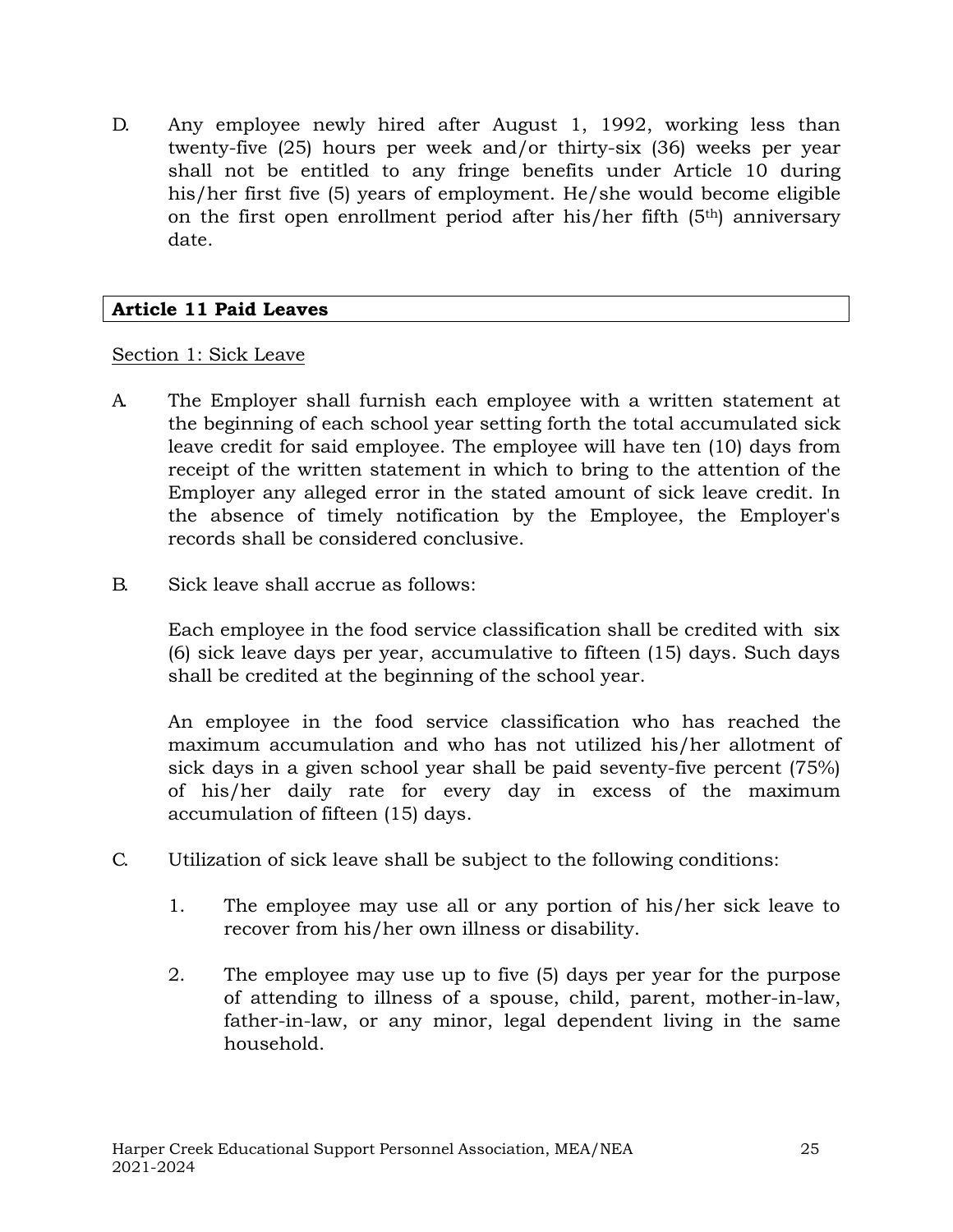- 3. An employee absent for more than three (3) days or who demonstrates a consistent pattern of abuse may be required to submit a statement from his/her doctor.
- D. Absence due to injury or illness incurred in the course of the employee's employment shall be charged against the employee's sick leave days, provided that the Employer shall pay such employee the difference between his/her normal compensation and benefits received under the Michigan Worker's Compensation Act, deductible from the employee's accumulated sick leave.
- E. If the employee has initiated a claim for Worker's Compensation but the validity of the claim has not been determined or benefits have not commenced, the employee may use sick leave accumulated if the employee is medically unable to report for work. However, if and when Worker's Compensation benefits are received, the employee shall reimburse the school district for any sick leave payments received during the benefit period. Said reimbursement shall be made immediately upon receipt of any Worker's Compensation benefits by the employee. Upon such payment to the District, sick leave so utilized shall be reinstated to the employee's personal sick leave accumulation.

# Section 2: Funeral/Bereavement Leave

A. The employee shall be granted a maximum of five (5) paid leave days per death in the immediate family. "Immediate Family" shall be defined for purposes of this Section as spouse, child, parent, grandparent, grandchild, mother-in-law, father-in-law, daughter-in-law, son-in-law, brother, sister, and any legal dependents.

Employees using more than three (3) working days of bereavement leave for a death in the immediate family shall, in advance of utilizing such additional days, notify the Employer of the circumstances necessitating the utilization of the maximum five (5) days leave limit for this purpose.

B. The employee shall be granted one (1) day paid leave per death for other relatives. "Other Relatives" shall be defined for purposes of this Section as aunt, uncle, cousin, nephew, niece, brother-in-law, sister-in-law, or person to whom the employee was engaged to marry.

If the employee has no personal leave days left, he/she may use one (1) paid leave day per year for death of persons living in the same household.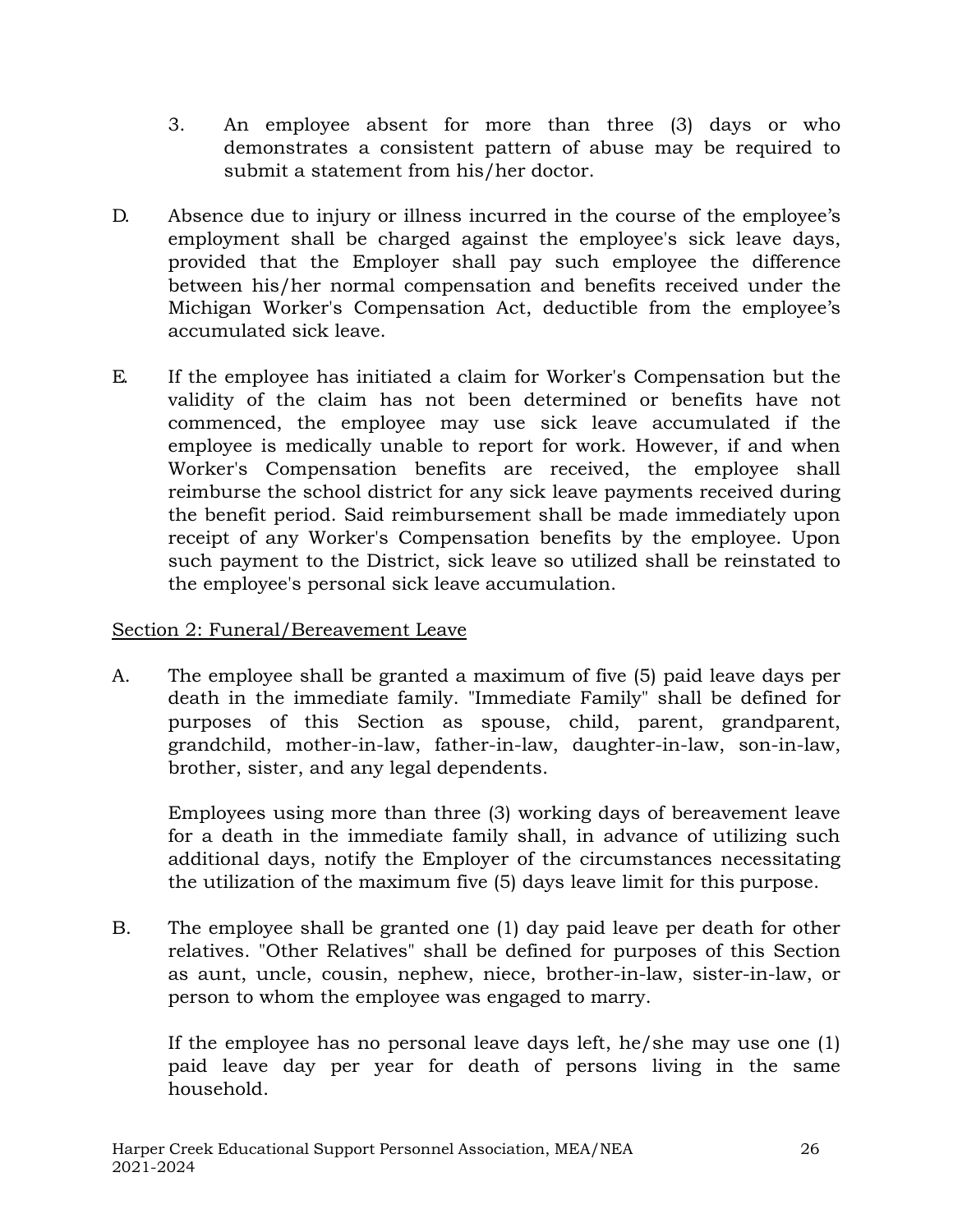- C. Additional leave may be granted in special cases, such as for travel time, without pay, subject to the approval of the Administration.
- D. Unused funeral/bereavement leave shall not be cumulative.
- E. For a funeral involving a present or former employee, or where the employee serves as a pall bearer, the employee will be allowed up to four (4) hours to attend. The employee in such circumstances will make up lost time with an equal amount of compensatory time. The Employer reserves the right to limit the number of employees absent under this provision on a given day.

## Section 3: Personal Business Leave

- A. At the beginning of every school year, each employee shall be credited with two (2) days of personal business leave.
- B. Personal business leave shall be utilized in accordance with the following conditions:
	- 1. Such days are to be used for conducting business that the employee cannot arrange to conduct other than during work hours;
	- 2. An employee planning to utilize a personal business day or days shall notify his/her supervisor at least two (2) days in advance, except in cases of emergency;
	- 3. Personal business leave shall not be granted on the opening or closing days of school nor on the day prior to or following a holiday or vacation unless an emergency exists and utilization is approved by the employee's immediate supervisor;
	- 4. Personal business leave shall be available for the practice of individual religious preferences;
	- 5. It is recommended that no more than one (1) personal business leave day be used during each six (6) month period, except in cases of emergency;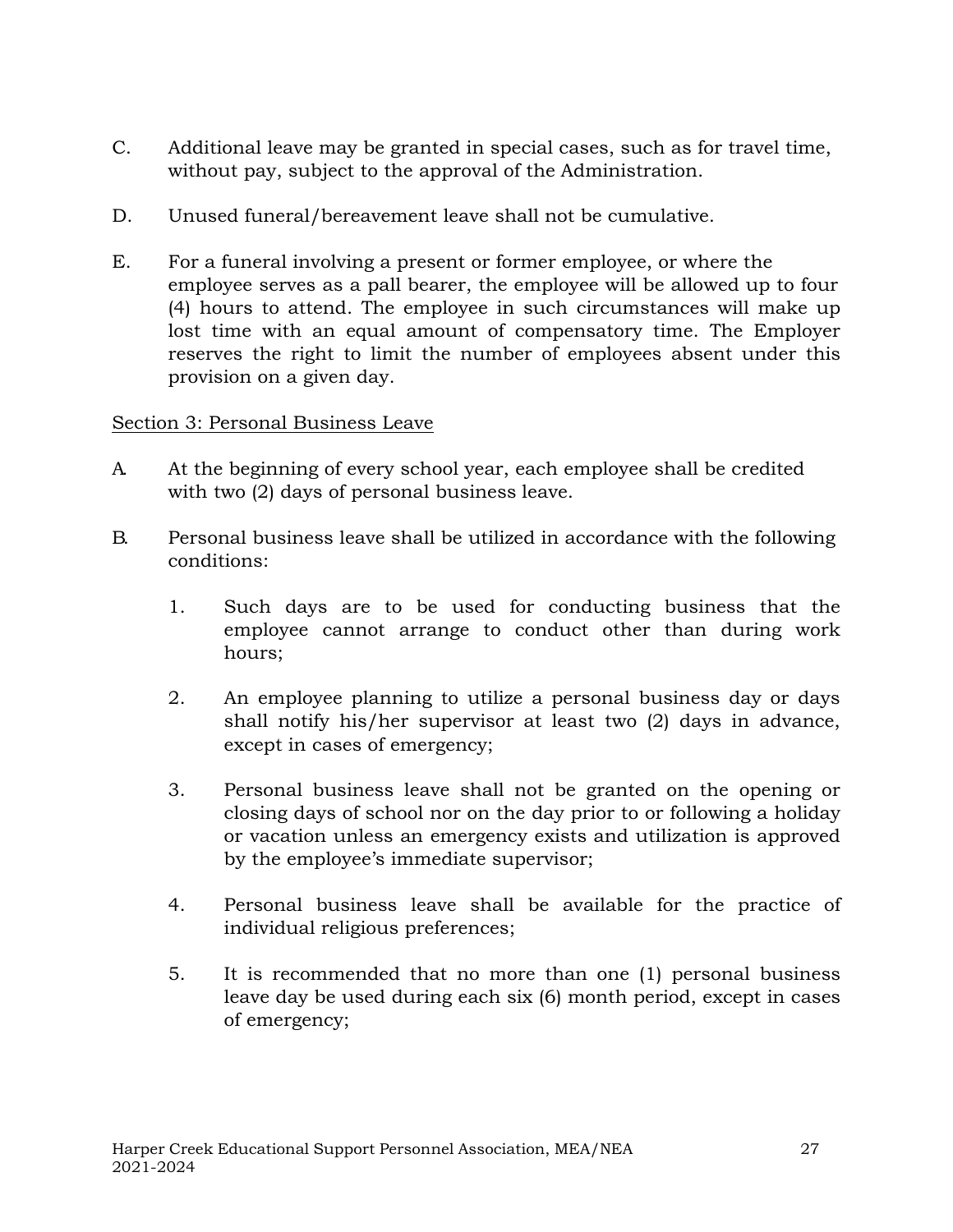- 6. At the end of each contract year all unused personal business leave days shall be credited to the employee's accumulated sick leave; and
- 7. The Employer reserves the right to limit the number of employees absent under this provision on a given day to no more than twenty percent (20%) in a category provided that the category has five (5) or more members.
- 8. Personal Business days may be used during Spring Break

## Section 4: Jury Duty and Subpoenas

Any employee called for jury duty or subpoenaed to testify during work hours in any judicial or administrative matter shall be paid his/her full compensation for such time provided the employee shall remit all witness and juror fees (excluding expenses) to the Employer upon return to work. Subpoenas issued in conjunction with litigation between the Association and the Employer will be exempted from this Section.

## Section 5: Vacations

A. Each employee in the courier classification (49–52 weeks) shall earn annual vacation time, with pay, according to the following schedule:

1-4 years of service — 10 days 5- 15 years of service  $-$  15 days 16 years of service — 20 days

Each employee shall be credited with the above mentioned vacation on his/her employment anniversary date each year.

- B. If an employee resigns and gives two (2) weeks written notice, the employee shall be given his/her unused vacation credit, not to exceed one (1) year's allowance.
- C. Employees shall be paid their current salary while on vacation and will receive credit for any benefits provided during such time.
- D. All vacations shall be subject to scheduling by the Employer consistent first with the operations of the school district and next with consideration for the seniority and desires of the employee(s) concerned.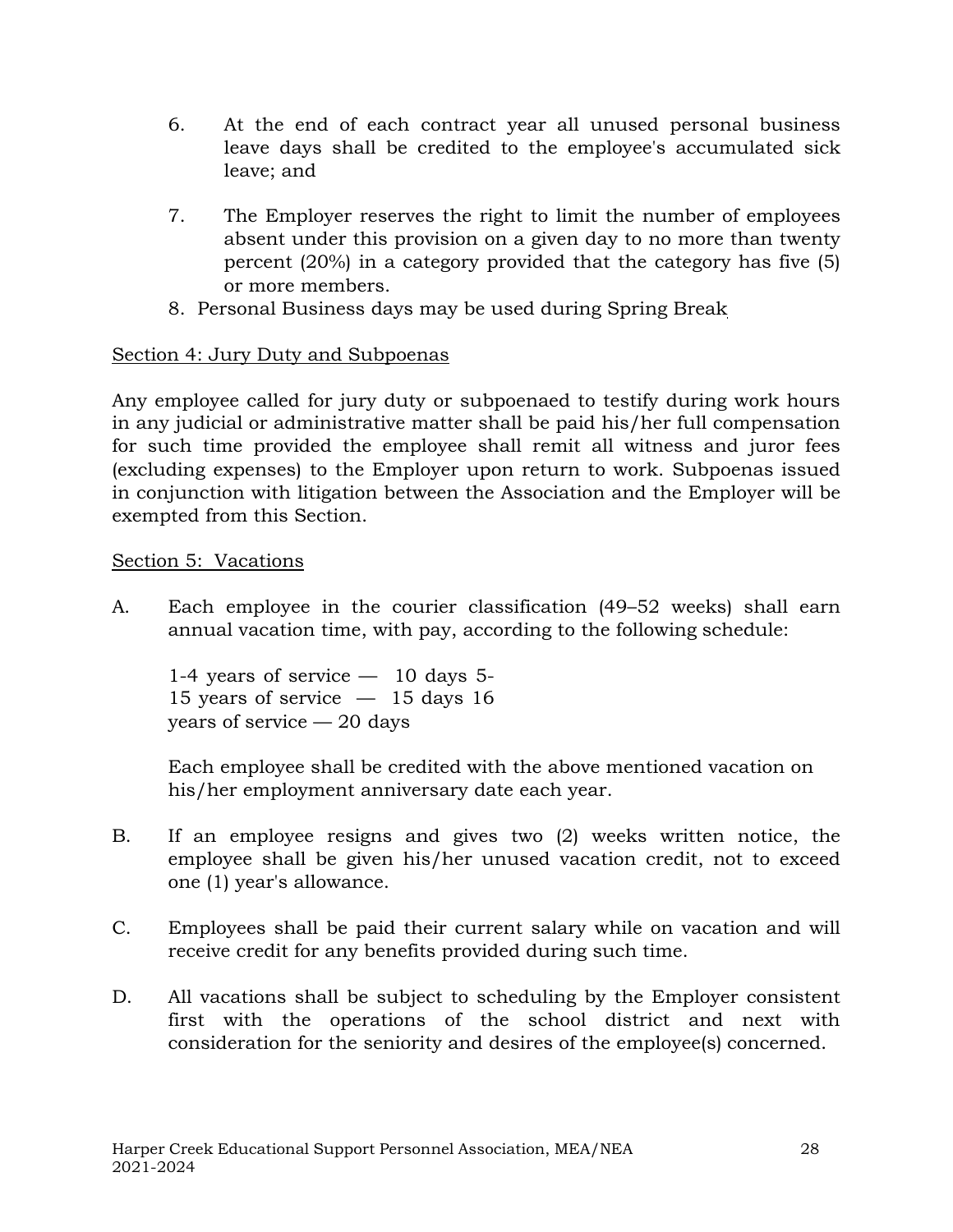Requests from employees shall be granted on a first-come first-served basis. In cases where requests are submitted on the same day, seniority shall be used as the deciding factor.

## Section 6: Holidays

- A. Employees will receive their regular daily pay, exclusive of any overtime, additional time, sub pay or other income generated from special circumstances, for days indicated as "paid holidays".
- B. The following holidays shall be considered as "Paid Holidays" for food service employees:

| Labor Day    | 1 day               |
|--------------|---------------------|
| Thanksgiving | 2 days (day after)  |
| Christmas    | 2 days (day before) |
| New Years    | 2 days (day before) |
| Good Friday  | 1 day               |
| Memorial Day | 1 day               |

- C. When a holiday is observed by the Employer during an employee's scheduled vacation, the holiday will not be considered as a vacation day.
- D. Good Friday will only be considered a holiday for any employee if school is not in session for students. If school is in session, an alternate holiday will be credited to eligible employees (as defined above).
- E. If a holiday falls on a Saturday or a Sunday, the Friday before or the Monday after shall be observed as the holiday, as determined by the Employer, unless otherwise required by law.
- F. In order to receive holiday pay, an employee must work his/her entire shift on both the last regularly scheduled work day before the holiday and the first regularly scheduled work day after the holiday. The only exception will be illness verified by a doctor's statement.

# Section 7:

Any employee who retires and has served in the Harper Creek Community Schools for not less than twenty (20) years shall be eligible for payment of onehalf  $\frac{1}{2}$  of his/her then current daily rate of pay for each day of accrued, but unused, sick leave to a maximum of one hundred (100) days.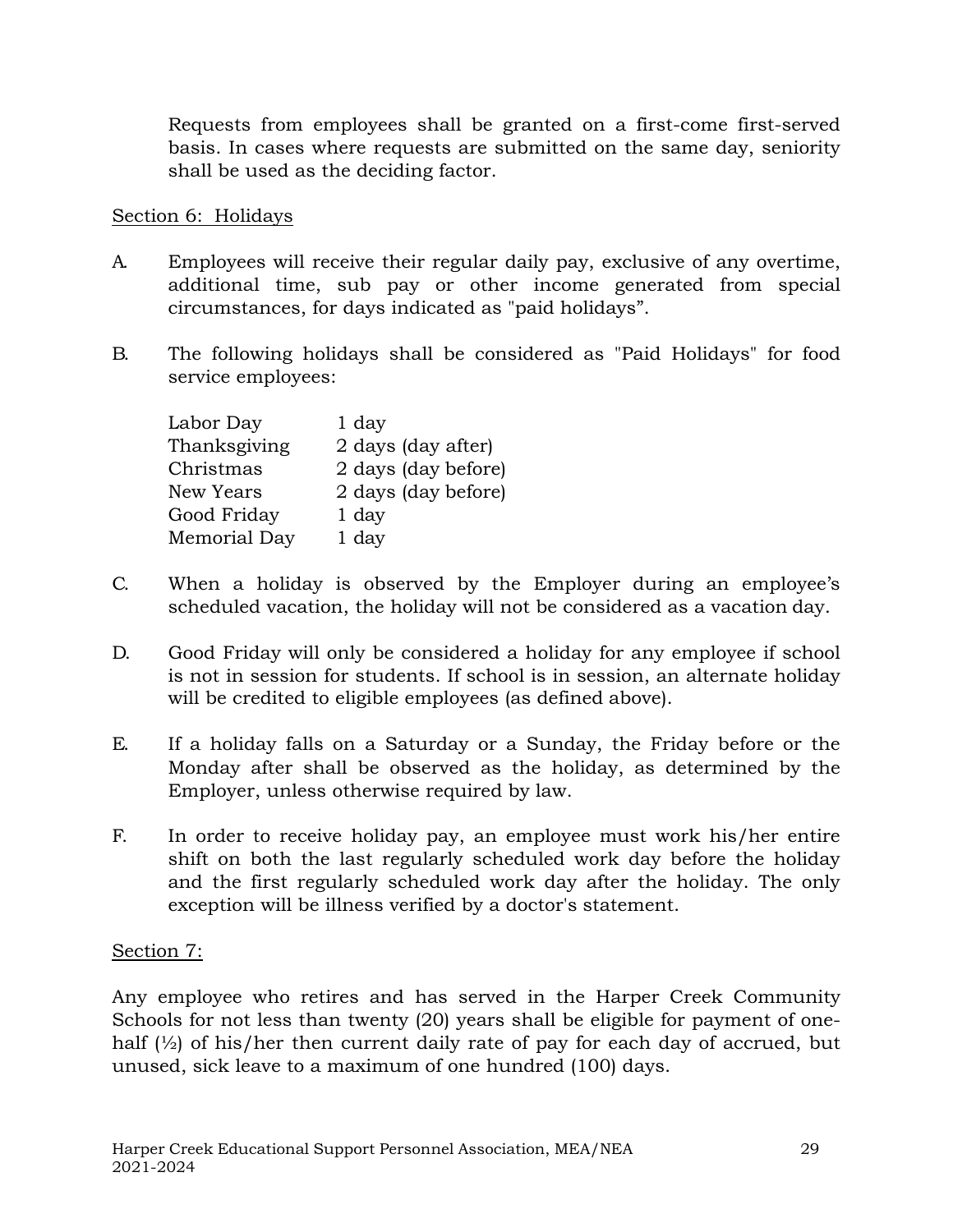# **Article 12 Unpaid Leaves**

#### Section 1: General Conditions

- A. A leave of absence without pay or benefits up to one (1) year in duration may be granted upon written request from an employee. An employee may apply for a one (1) year extension of this leave. During said leave, seniority shall continue to accumulate but salary schedule experience credit shall remain frozen.
- B. The employee shall notify the Superintendent in writing of his/her desire to take leave under this Article. The letter requesting leave shall include the proposed commencement date of the leave and the date of return. Except in the case of an emergency, the employee shall give such notice at least thirty (30) days prior to the date on which the leave is to begin.
- C. Upon expiration of a leave of absence, an employee shall be reinstated to the position from which the leave was taken if it is in existence; or, if not, to a position within his/her classification for which he/she possesses sufficient seniority. Return to an assignment shall be subject to the operation of the reduction in personnel procedures specified in this Agreement.
- D. At least fifteen (15) working days prior to the date a leave is scheduled to expire, the employee shall notify the Employer, in writing, of his/her intent to return to work.

## Section 2: Family Medical Leave

- A. Employees eligible for FMLA must have been employed for at least twelve (12) months and have worked at least 1,250 hours of service during the previous 12-month period. FMLA unpaid leave is to be taken concurrently with paid leaves for serious health conditions, birth of a new born child, or care of a new child, as defined by the FMLA. The employee is entitled to all rights conferred under the Act. Eligible employees are entitled to twelve (12) weeks of unpaid FMLA leave during any 12-month period or 26 weeks under the Inured Service Member provision.
- B. Where an employee's spouse, child or parent has a serious health condition, an unpaid leave of absence shall be granted for a period of up to twelve (12) weeks. An employee who is unable to work because of personal illness or disability and who has exhausted all sick leave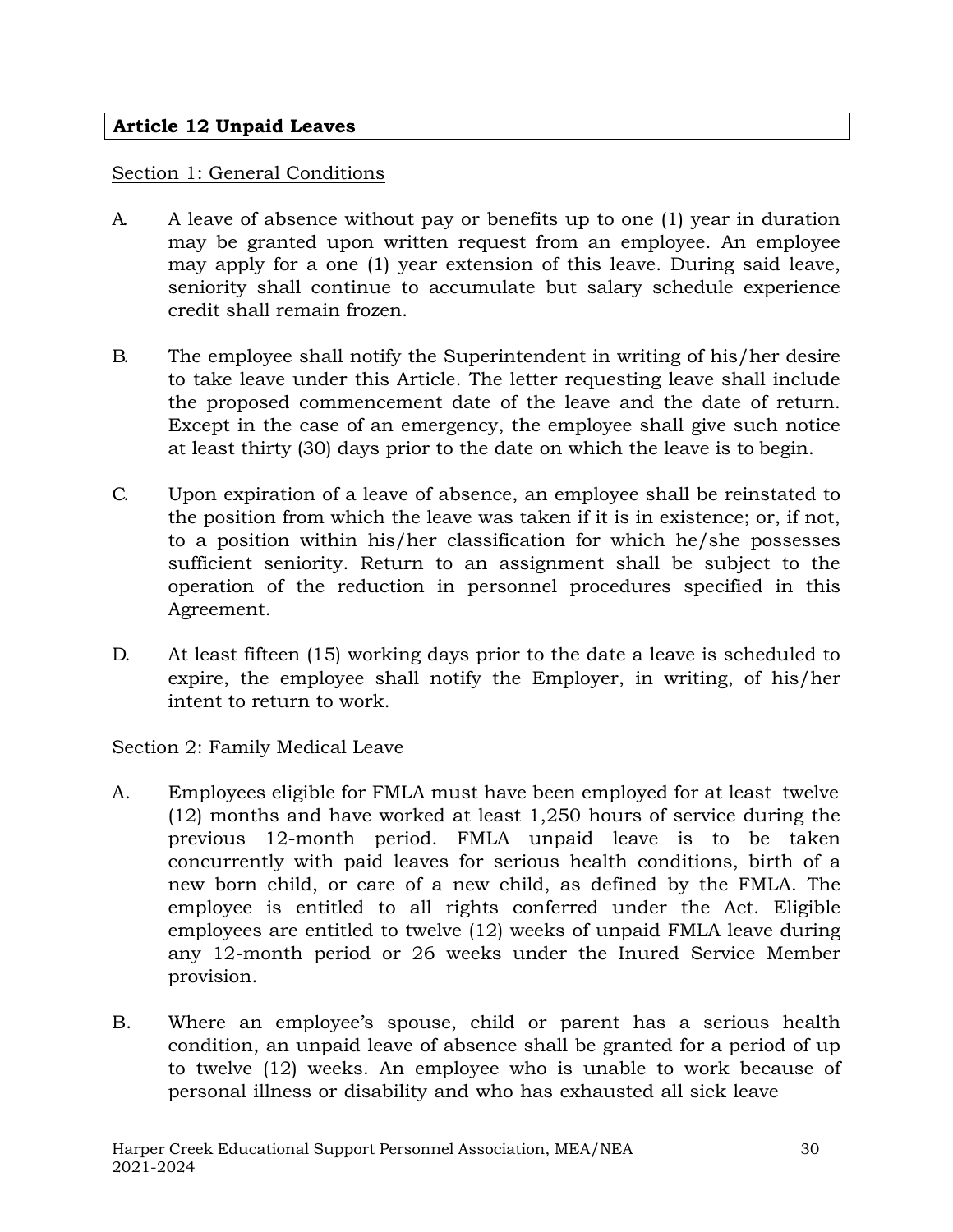available shall, upon application, be granted a leave of absence of up to six (6) months without pay. An employee who is still unable to work may be granted an extension of up to one (1) year by the Board of Education.

- C. An unpaid leave of absence shall be granted to an employee for the purpose of child care, as defined within the Act. Such leave shall be taken within the twelve (12) month period immediately following the birth of adoption of the employee's child. The length of leave under this paragraph shall not exceed twelve (12) weeks, renewable at the discretion of the Board for up to an additional one (1) year period.
- D. An employee adopting a child (children) or having a child (children) placed with him/her for foster care purposes shall begin his/her leave at any time between entry of a court order awarding custody and twelve (12) weeks after the child arrives in the home. In the case of an adoption or foster care placement, a copy of the order awarding custody to the employee shall be provided to the Administration, if requested, in connection with the employee's application for those purposes.
- E. When leave is taken under this Article to care for an employee's seriously ill spouse, child, or parent, or due to the employee's own serious health condition, the employee will, upon administrative request, provide medical certification from a health care provider supporting the necessity for the leave.

An employee taking leave under this Article for medical and/or psychological reasons shall provide, at the Board's request, appropriate verification of the necessity for leave and the employee's fitness to return to duty at the conclusion of the leave. The Board has the right to require that a second opinion (at the Board's expense) be obtained. If that opinion differs from that of the employee's health care provider, the health care provider, the employee, and Administration (in consultation with the Association, if requested by the employee) shall mutually designate a third health care provider whose opinion relative to leave eligibility or initial fitness to return to work shall be considered final and binding on the Board, employee, and Association. The cost of this examination shall be paid by the Board.

F. An employee who is disabled may continue in active employment provided he/she continues to perform his/her regular duties satisfactorily.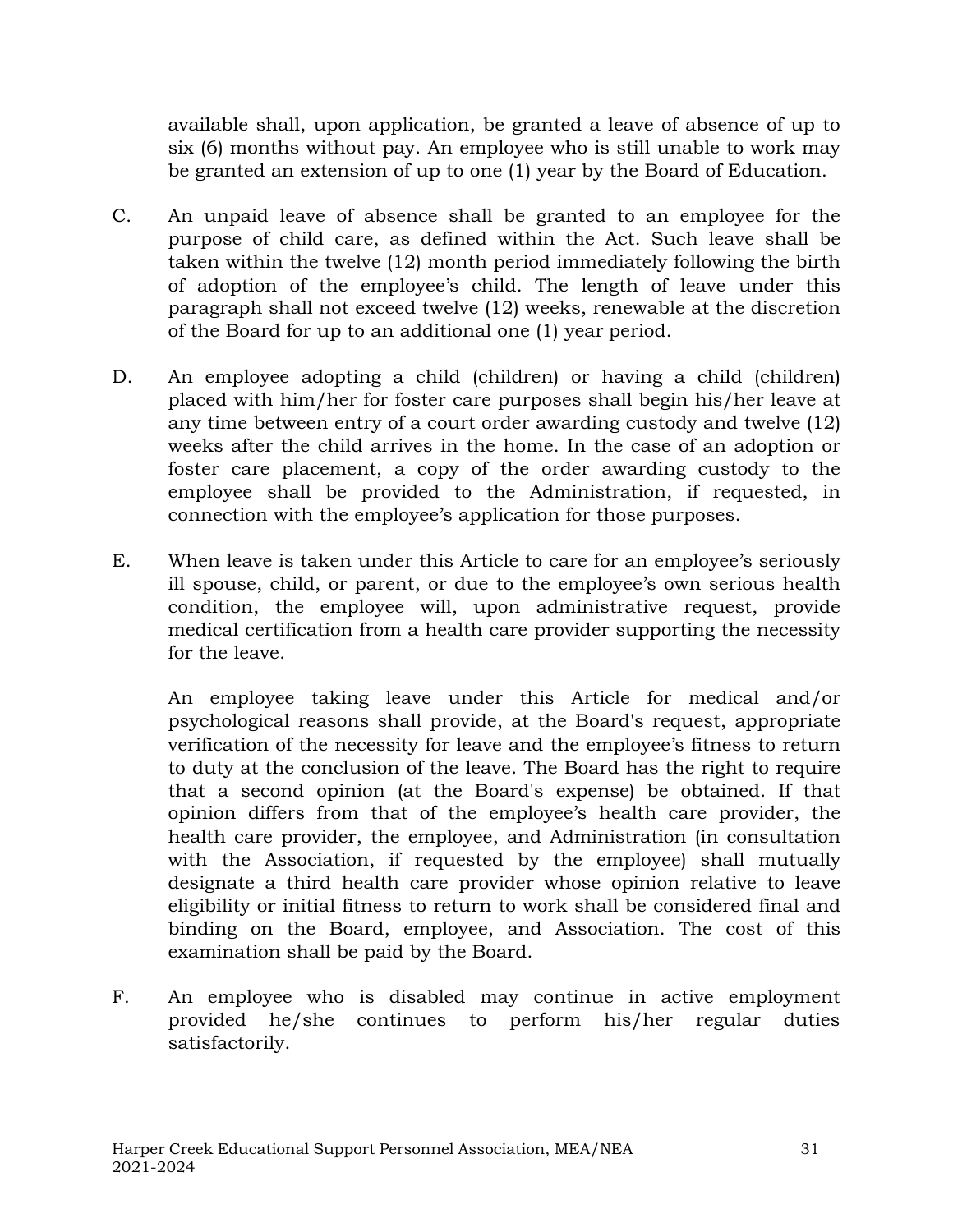- G. Upon expiration of a leave of absence under this Section, an employee shall be reinstated to the position from which the leave was taken if it is in existence; or, if not, to a position within his/her classification for which he/she possesses sufficient seniority. Return to an assignment shall be subject to the operation of the reduction in personnel procedures specified in this Agreement.
- H. The Board and the employee agree to cooperate in scheduling commencement and return from leave at a time which minimizes disruption to the continuity of the operations of the District. When leave is foreseeable, the following guidelines shall be required:
	- 1. Requirement Of Notice In any case in which the necessity for leave is foreseeable based on an expected birth or placement, the employee shall provide the employer with not less than thirty (30) days' notice, before the date the leave is to begin, of the employee's intention to take leave under such subparagraph, except that if the date of the birth or placement requires leave to begin in less than thirty (30) days, the employee shall provide such notice as is practicable.
	- 2. Duties Of Employee In any case in which the necessity for leave is foreseeable based on planned medical treatment, the employee
		- a. shall make a reasonable effort to schedule the treatment so as not to disrupt unduly the operations of the employer, subject to the approval of the health care provider of the employee or the health care provider of the son, daughter, spouse, or parent of the employee, as appropriate; and
		- b. shall provide the employer with not less than thirty (30) days' notice before the date the leave is to begin, of the employee's intention to take leave under such subparagraph, except that if the date of the treatment requires leave to begin in less than thirty (30) days, the employee shall provide such notice as is practicable.
	- 3. Notice For Leave Due To Active Duty Of Family Member In any case in which the necessity for leave under subsection is foreseeable, whether because the spouse, or a son, daughter, or parent, of the employee is on active duty, or because of notification of an impending call or order to active duty in support of a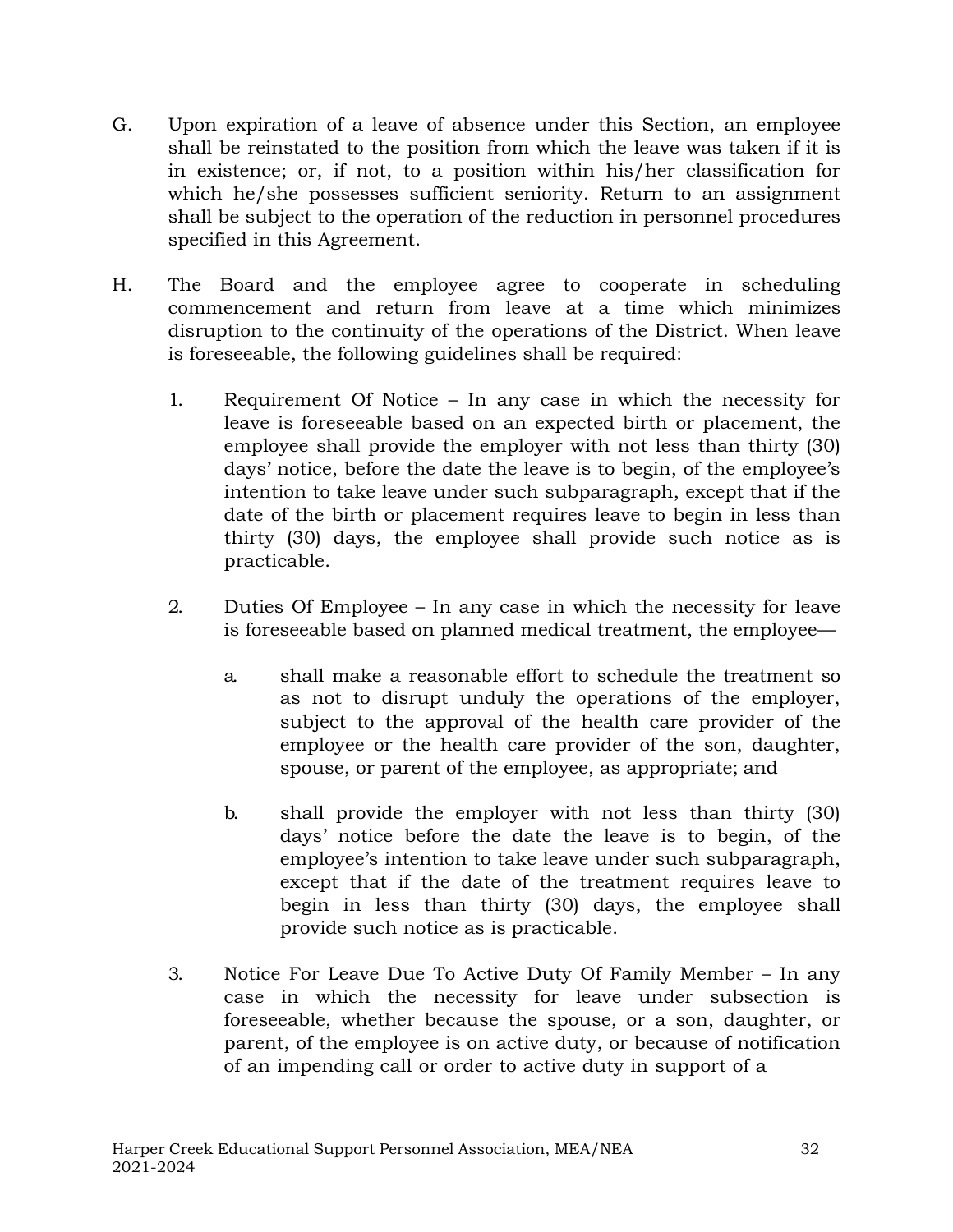contingency operation, the employee shall provide such notice to the employer as is reasonable and practicable.

I. The Board of Education will continue premium payments for health care benefits for an employee who has been granted an unpaid leave under this Section. If the employee fails to return from a leave at its expiration (except in the event of the continuance, onset or recurrence of a serious health condition of the employee or other circumstances beyond the employee's control), the Board shall have the right to recover all premium payments made during the unpaid leave interval. These amounts may permissibly be deducted from any wage or other payments due the employee with any deficiency to be remitted by the employee to the Board in accordance with the applicable state law.

An employee eligible for twelve (12) weeks of leave under the Family Medical Leave Act may choose to use or be required, by the District, to use accrued paid time, such as sick leave, vacation days or personal days, for all or part of the twelve (12) week leave.

- J. Injured Service Member Leave. FMLA eligible employees may take leave up to twenty-six (26) weeks of FMLA leave to care for a parent, child, spouse, or next of kin, the employee must be the nearest blood relative of the injured service member. This leave is only available in a single twelve (12) month period.
- K. Qualifying Exigency Leave. FMLA eligible employees may take leave of up to twelve (12) weeks for qualifying exigencies arising out of the employee's parent, child, or spouse being on active duty of being called to active duty. This type of leave is included as part of the twelve (12) weeks of FMLA leave available to eligible employees.

# **Article 13 Continuing Education**

## Section 1:

An employee who is required to take specific high school or post-secondary courses by the Administration shall be fully reimbursed for cost of tuition, books and mileage costs incurred.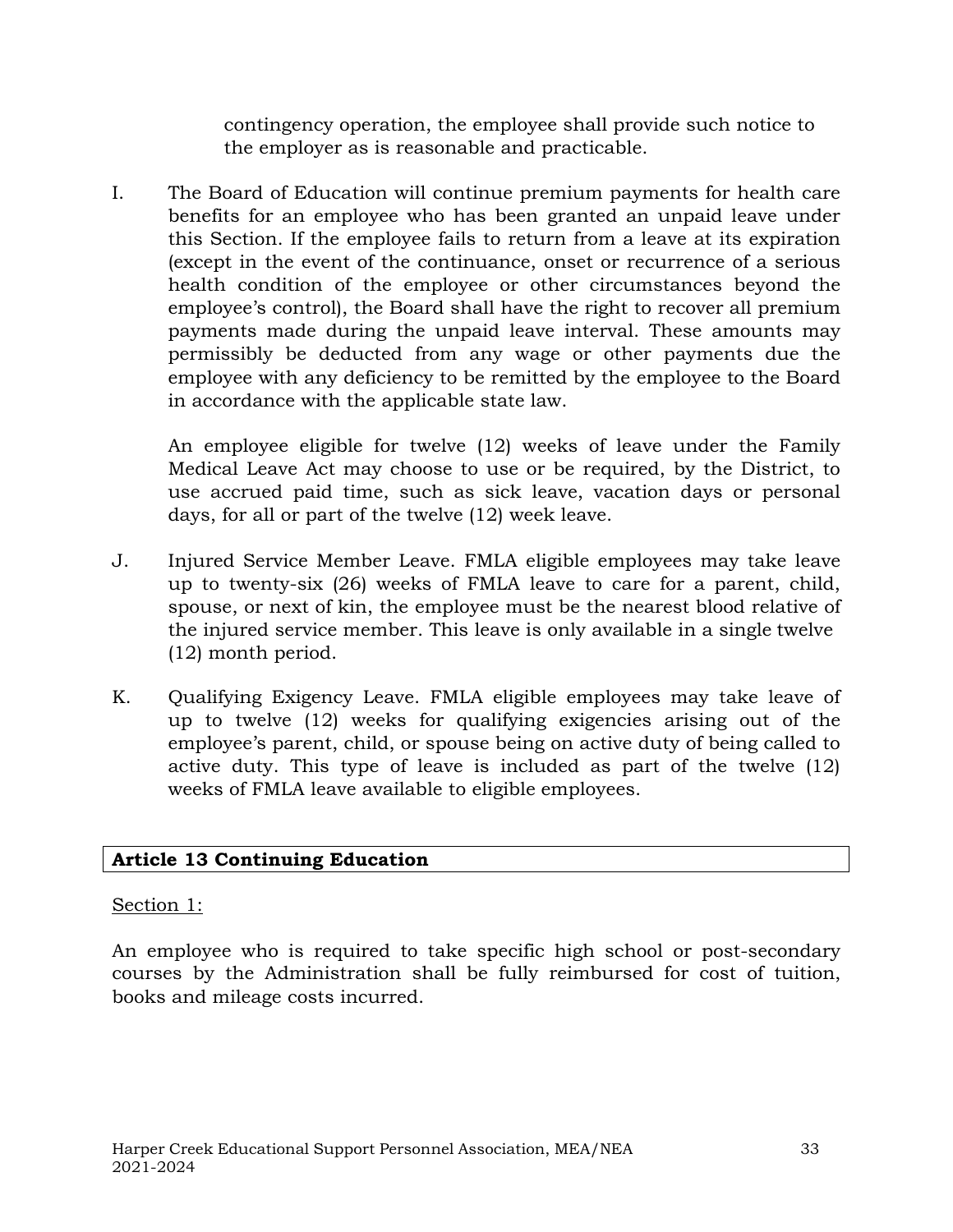# Section 2:

An employee participating in an Adult Education Program or earning high school level or college level credits shall be eligible to receive reimbursement from the Employer for full tuition, cost of books and other required materials if given prior approval by the Central Administration Office and upon submission of written notice of course completion with a passing grade of "C" or above. It is understood that reimbursement will only be made for courses which:

- 1. Maintain or improve skills required in the employee's current employment, or
- 2. Meet the requirements imposed by statute, administrative regulation and/or this Agreement for the employee's retention of a position in his/her seniority classification.

# Section 3:

An employee shall be eligible for registration costs, travel expenses and full pay to attend seminars which are related to employment within the School District, if given prior approval by the Central Administration Office. An employee shall be eligible for mileage reimbursement when travel is requested by the Administration.

# **Article 14 School Closing**

## Section 1:

When the Employer determines to close school(s), reasonable effort shall be made to make such public announcements prior to 6:30 a.m.

## Section 2:

When students are sent home early because of inclement weather or other emergency, food service personnel shall receive their regular rate of pay for the day. Food service personnel will perform all necessary cleaning and storage of food items prior to being dismissed.

If the District must reschedule those days, the affected employees will work with no additional compensation.

## Section 3: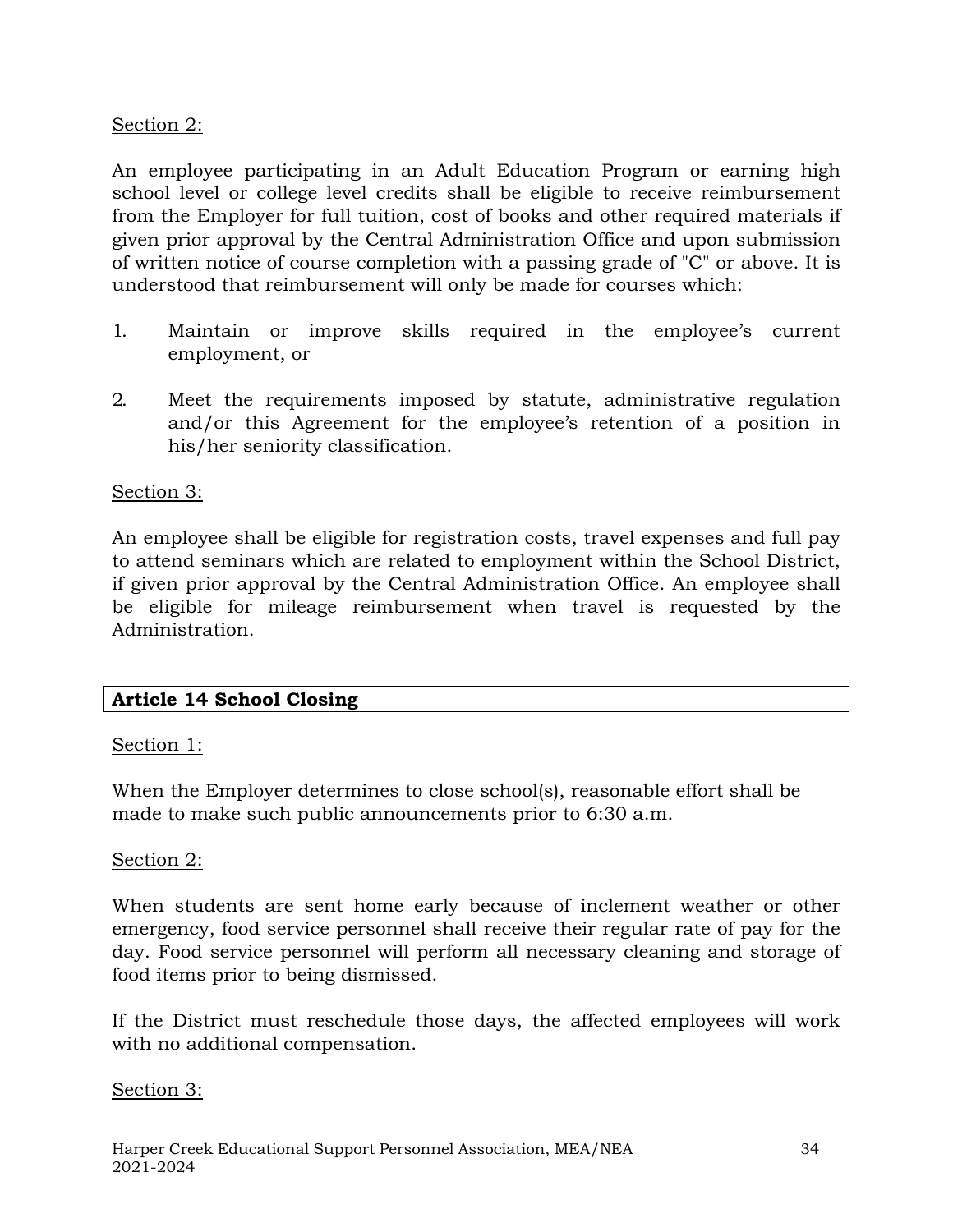- A. Scheduled days of student instruction which are not held because of conditions not within the control of school authorities, such as inclement weather, fires, epidemics, mechanical breakdowns, or health conditions (as defined by city, county, or state health authorities) will be rescheduled to ensure that there are a minimum number of days of student instruction as prescribed by Michigan law.
- B. "School year" employees who are not required to work on such days shall be excused from reporting and shall be paid at their regular daily rate of pay for the first two (2) such days. However, "school year" employees shall work on any rescheduled days of student instruction in excess of two (2) days and shall be paid only when the days are made up.
- C. "Full year" employees are required to report to work as regularly scheduled on such days unless otherwise excused by the immediate supervisor.
- D. The parties agree that this contract provision has been negotiated to comply with the provisions of the State Aid Act and to ensure that the District will incur no loss of State Aid. Further, the parties recognize the school district's obligation to comply with any requirement set forth by the State Board of Education respecting the number of "student instruction" days, as defined by that agency. In addition to any requirement of the State Aid Act to receive full State Aid, the parties agree to reschedule lost days of student instruction (attributable to the above conditions) to ensure the minimum number of instructional days mandated by the Michigan Department of Education or otherwise by law.

## Section 4:

Employees within the food service classification shall cooperate in establishing a fan-out system as follows:

- A. The Superintendent shall telephone a person in the food service classification (designated by the Association) by 6 a.m. to advise him/her of the delay.
- B. That designated person shall then initiate a telephone fan-out system which shall notify all employees in the food service classification of the cancellation.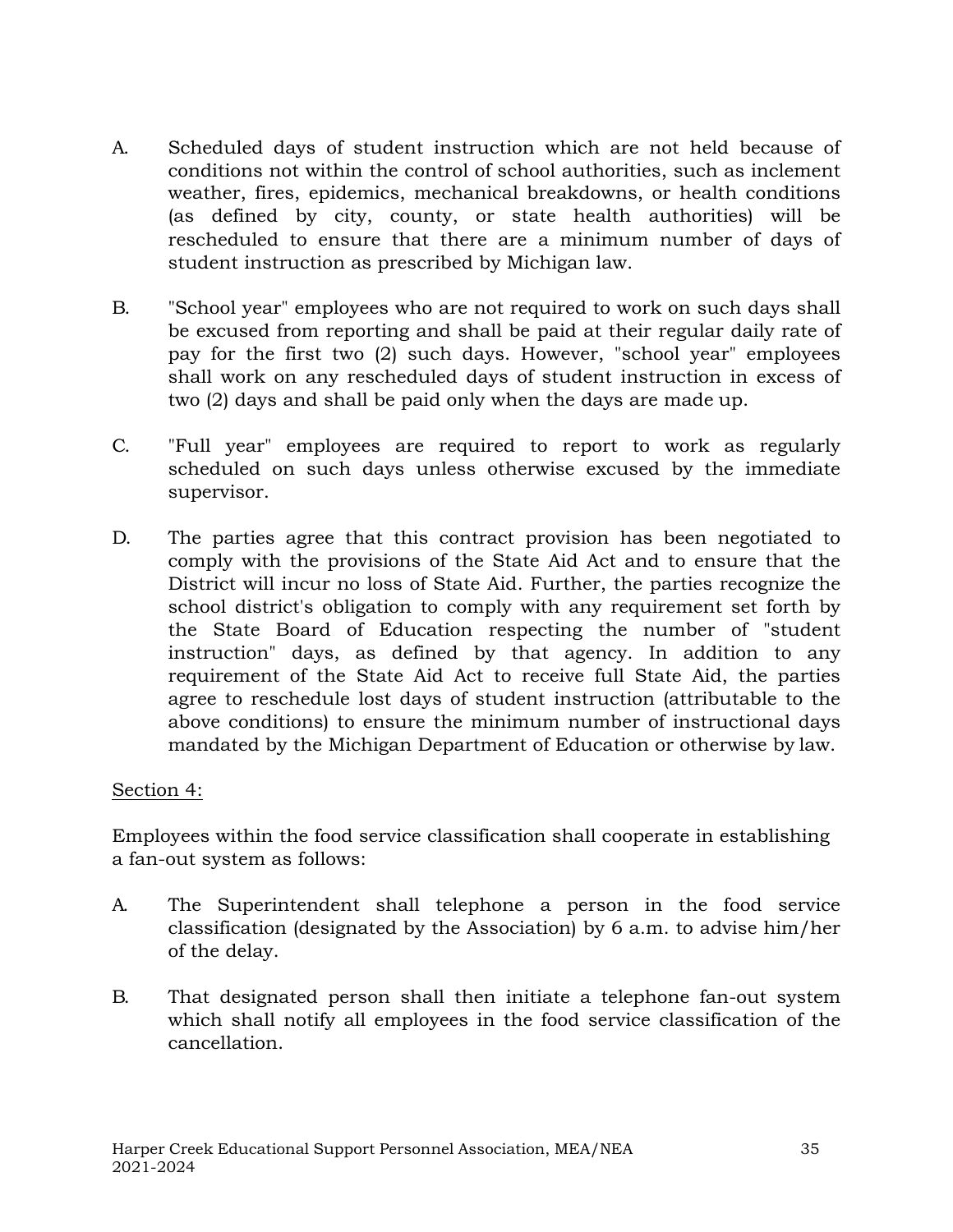C. If notice is not given as specified in paragraph A above, the affected employees in the food service classification who report shall be assigned to work an amount of time equal to one-half  $\frac{1}{2}$  of their regularly scheduled shift for that day.

#### **Article 15 Resignation**

#### Section 1:

An employee desiring to resign shall submit a resignation, in writing, to the Administration Office at least fifteen (15) working days prior to the effective date of the resignation unless new employment requirements prohibit. In such case, the employee shall submit the resignation at least ten (10) working days prior to the effective date of the resignation.

#### Section 2:

Any employee who discontinues his/her services, in accordance with Section 1 above, does not forfeit his/her right to all severance payments required by this Agreement.

## **Article 16 General Provisions**

If any provision of this Agreement or any application of the Agreement shall be found contrary to law, then such provision or application shall not be deemed valid and subsisting, except to the extent permitted by law; but all other provisions or applications shall continue in full force and effect.

#### **Article 17 Communications**

#### Section 1:

Representatives of the Employer and the Association, by mutual agreement, may meet on one (1) work day each month for the purpose of reviewing the Administration of the contract and to resolve problems which may arise. These meetings are not intended to bypass the grievance procedure or to be negotiations. Each party will submit to the other, on or before the Friday prior to the meeting, an agenda covering what they wish to discuss.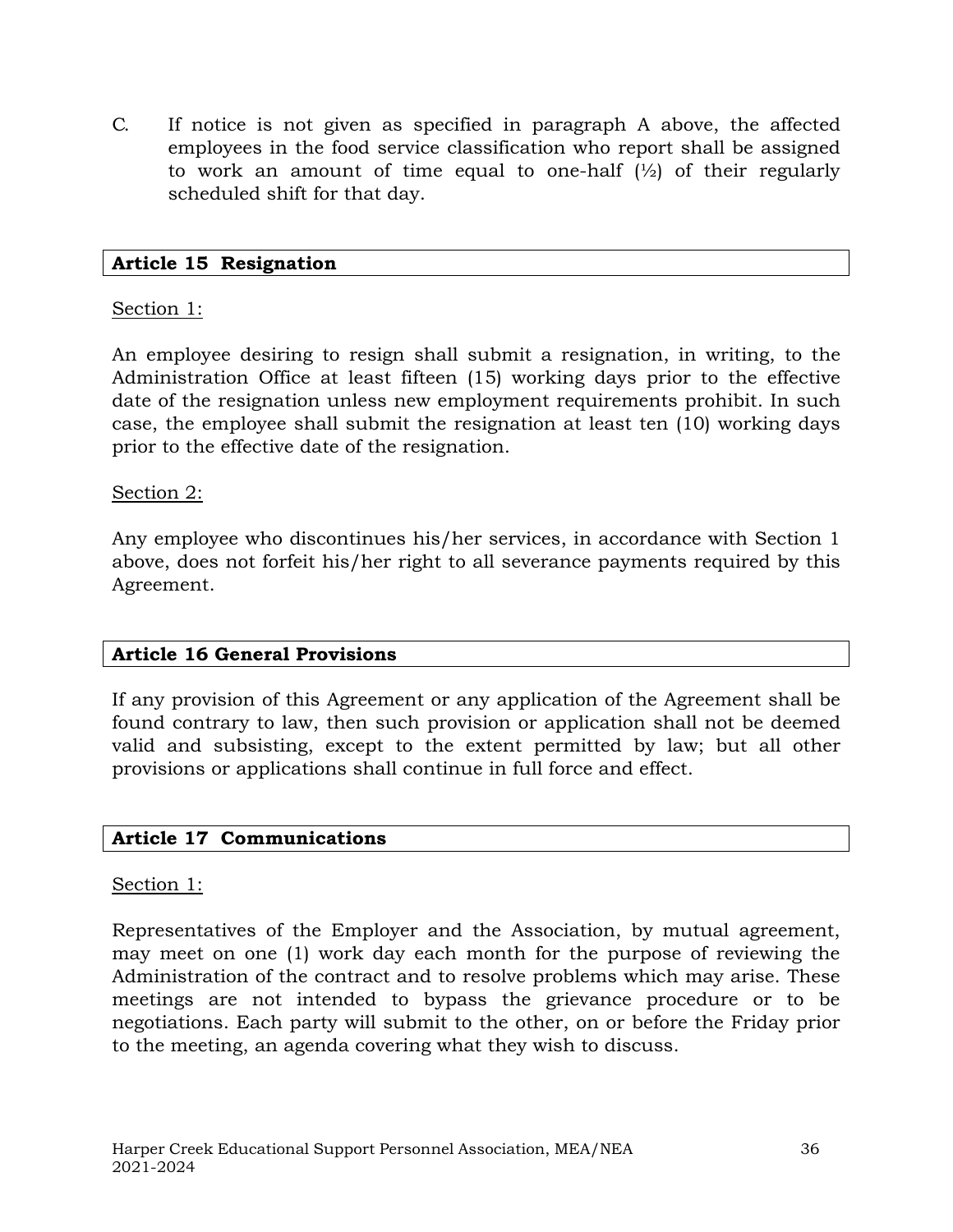# Section 2:

There shall be two (2) signed copies of any final agreement. One (1) copy shall be retained by the Employer and one (1) by the Association.

#### **Article 18 Work Rules**

## Section 1:

The Employer retains the right to promulgate and uniformly enforce work rules that do not conflict with the express terms of this Agreement.

#### Section 2:

New work rules shall be given to the Association's president at least thirty (30) calendar days prior to the effective date of the work rule being established. Within said thirty (30) calendar days, the Association may request a meeting with the Employer for the purpose of discussing the work rule(s). Copies of work rules in effect shall be given to all new employees upon employment.

#### Section 3:

All work rules shall be posted. Upon the execution of this Agreement, all employees shall be given a copy of existing work rules.

## **Article 19 Bargaining Unit Work**

## Section 1: Student Part-Time Work

The Employer shall have the right to use students for performance of minor tasks and for assisting employees when special needs arise, such as student disciplinary action. The Association will be notified of such student work, and the work shall not deprive employees of extra work. Nothing in this provision shall limit the Employer's ability to continue the use of students or other school-age persons in connection with summer programs (e.g. STPA/Youth Corps) consistent with the past utilization of such individuals.

#### Section 2:

Supervisory employees shall not be permitted to perform work within the bargaining unit except in case of an emergency arising out of an unforeseen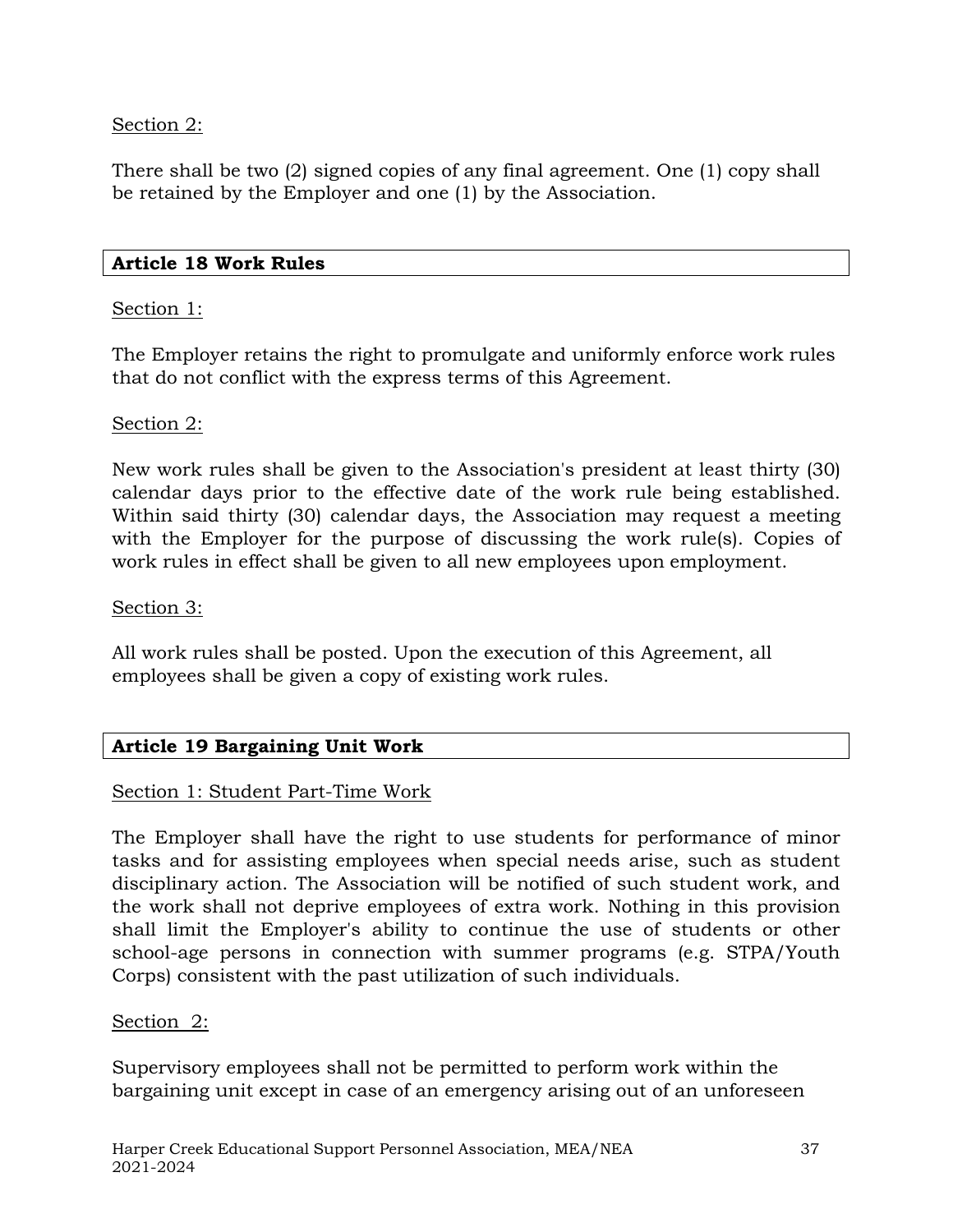circumstance which calls for immediate attention, or for instruction or training of employees, including demonstrating the proper method of accomplishing the task assigned.

# Section 3:

The Employer shall be allowed to secure the services, as needed, of a temporary employee for the purpose of replacing an employee on sick leave, leave of absence, or vacation. A temporary employee shall be paid at a rate to be determined by the Administration, but the rate shall not exceed that of the employee being replaced. A temporary employee shall accrue no rights under this Agreement.

# Section 4:

The Employer shall have the right to create part-time bargaining unit positions in all classifications and categories under the following conditions:

- 1. A part-time employee hired after August 1, 1992, working less than twenty-five (25) hours per week and/or thirty-six (36) weeks per year shall not be entitled to any fringe benefits under Article 10 during his/her first five (5) years of employment. He/she would become eligible on the first open enrollment period after his/her fifth (5th) anniversary date.
- 2. A part-time employee is not eligible for overtime work unless it has been refused by all full-time employees in the same category.
- 3. When the District hires a part-time employee, he/she must be hired for at least eight (8) weeks during a fiscal year.
- 4. The District shall not decrease the number of current full-time employees due to hiring of part-time employees.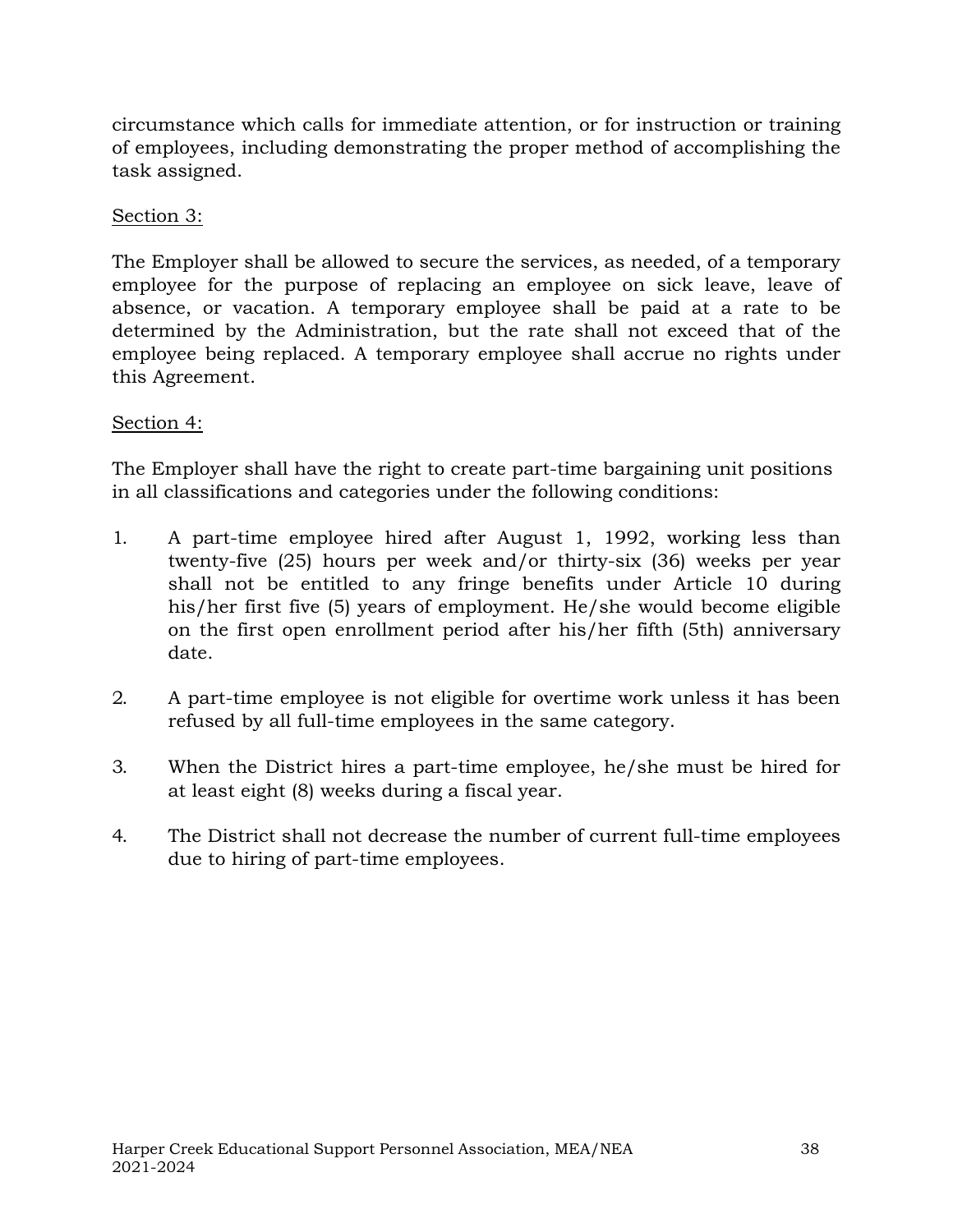#### **Article 20 Duration of Agreement**

This Agreement shall be effective upon ratification and shall continue in effect, expiring at the end of the 30th day of June 2024. It shall not be extended orally and it is expressly understood that it will expire on the date indicated.

For the Association:

For the District:

Sandy Paesens, MEA UniServ Director/Date

Rob Ridgeway, Superintendent/Date

Harper Creek Educational Support Personnel Association, MEA/NEA  $2021 - 2024$ 

-2024

39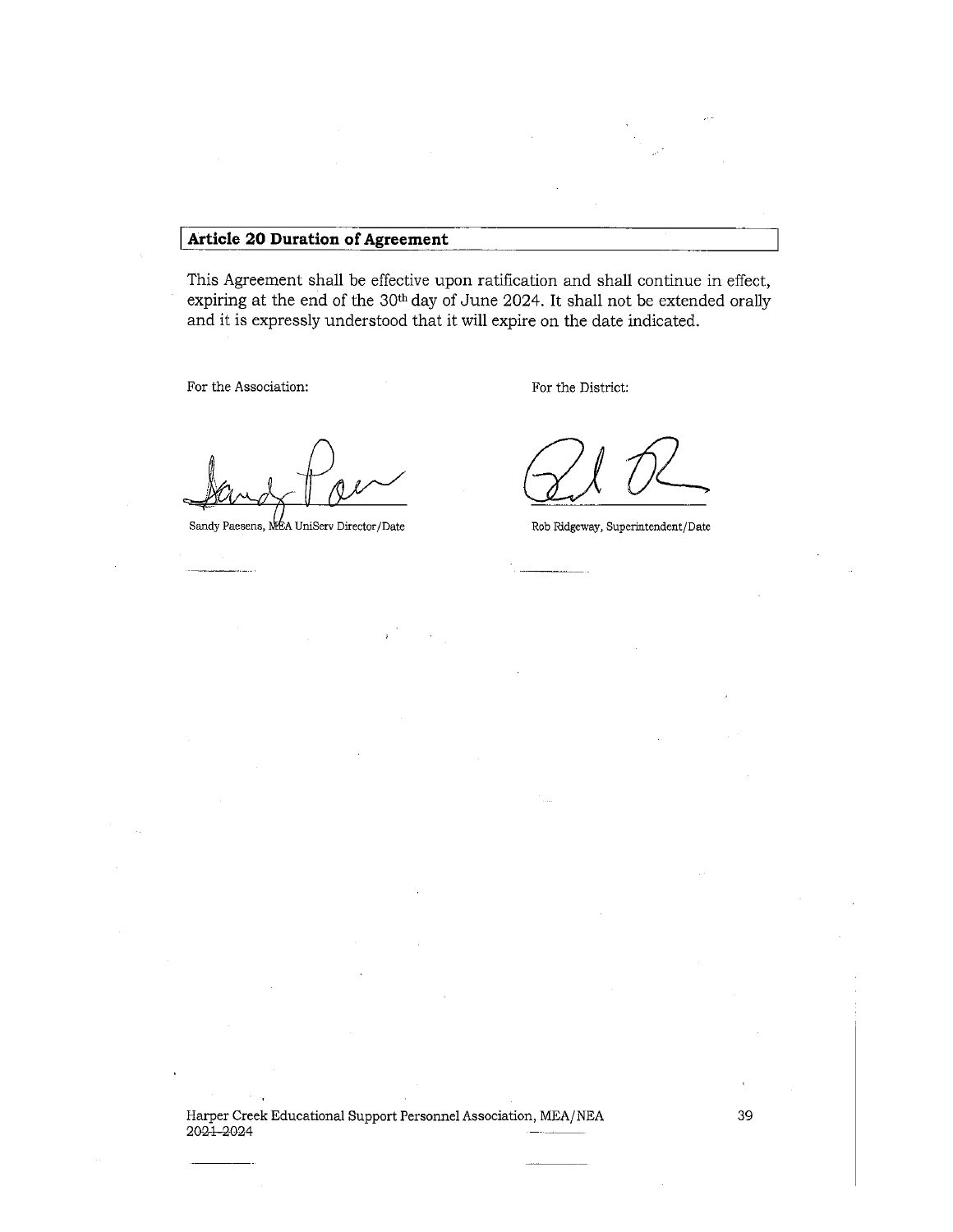## **Schedule A Work Schedules**

A. Regular Hours Hours/Day

Head Cook 8 Helpers Not less than 6.5

Specific hours in excess of the above, if any, shall be shown on any job posting.

B. Banquets: For high school sports' banquets or any banquets that require food preparation, the number of cooks working will be as follows:

| 1-45  | plates served $-$ not less than one (1) cook           |
|-------|--------------------------------------------------------|
| 46-90 | plates served $-$ not less than two $(2)$ cooks        |
|       | $91-150$ plates served – not less than three (3) cooks |

When said banquets include the serving of guests at their tables, the number of cooks needed to work will be as follows:

| $1 - 45$ | guests - not less than two (2) cooks           |
|----------|------------------------------------------------|
| 46-90    | guests - not less than three (3) cooks         |
|          | $91-120$ guests - not less than four (4) cooks |
|          | 121-up guests - not less than five $(5)$ cooks |

Exceptions to the above, based upon usual circumstances, shall be discussed and mutually agreed upon.

C. Call Time/Overtime: An employee called to work outside of his/her regularly scheduled shift shall be paid for a minimum of two (2) hours at the overtime rate. If the call time work assignment and the employee's shift overlap, the employee shall be paid the call time rate until the completion of the two (2) hours of work. The employee shall then be paid for the balance of the regular work shift at the appropriate rate.

Overtime for over two (2) hours shall have a paid fifteen (15) minute break period.

Employees working overtime may take an unpaid meal period of up to thirty (30) minutes during four (4) hours or more of overtime work.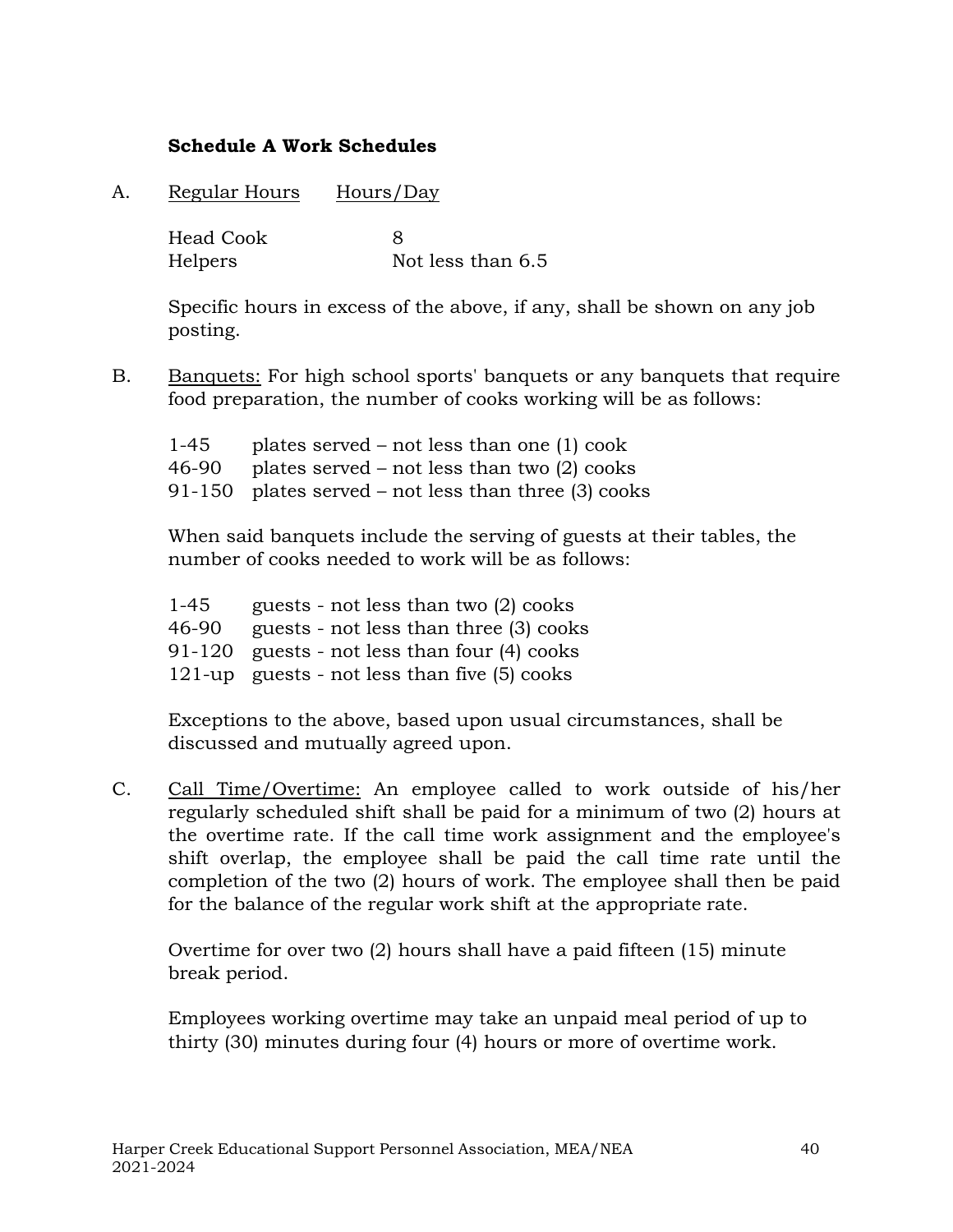D. Meal Periods: All kitchen employees shall be granted a paid rest period which they may also use for the purpose of eating their lunch, as established by the schedule set forth below:

7 hours-8 hours 30 minutes 5 hours-6 hours 20 minutes less than 5 hours 10 minutes

# **Schedule B Compensation**

Section 1: Categories

Category 1: Head Cook

Category 2: Cook's Helper

Section 2: Wage Schedules

| <b>Head Cook</b><br>2021-22<br>\$.75 increase | <b>Head Cook</b><br>2022-23<br>\$1.00 increase | <b>Head Cook</b><br>2023-24<br>\$1.00 increase |
|-----------------------------------------------|------------------------------------------------|------------------------------------------------|
| \$15.50                                       | \$16.50                                        | \$17.50                                        |
|                                               |                                                |                                                |
| Cook's Helper                                 | Cook's Helper                                  | Cook's helper                                  |
| 2021-22                                       | 2022-23                                        | 2023-24                                        |
| \$.75 increase                                | \$1.00 increase                                | \$.45 increase                                 |
| \$14.80                                       | \$15.80                                        | \$16.80                                        |

#### Section 3: Payout language

All employees shall be paid on September 1<sup>st</sup> and at the end of the school year for each year of this Agreement the following divided into two (2) equal payments:

| <b>Years</b> | <b>Payout</b> |  |
|--------------|---------------|--|
| $5-9$        | \$250         |  |
| $10 - 15$    | \$1,500       |  |
| $16 - 20$    | \$2,000       |  |
| $21+$        | \$2,500       |  |